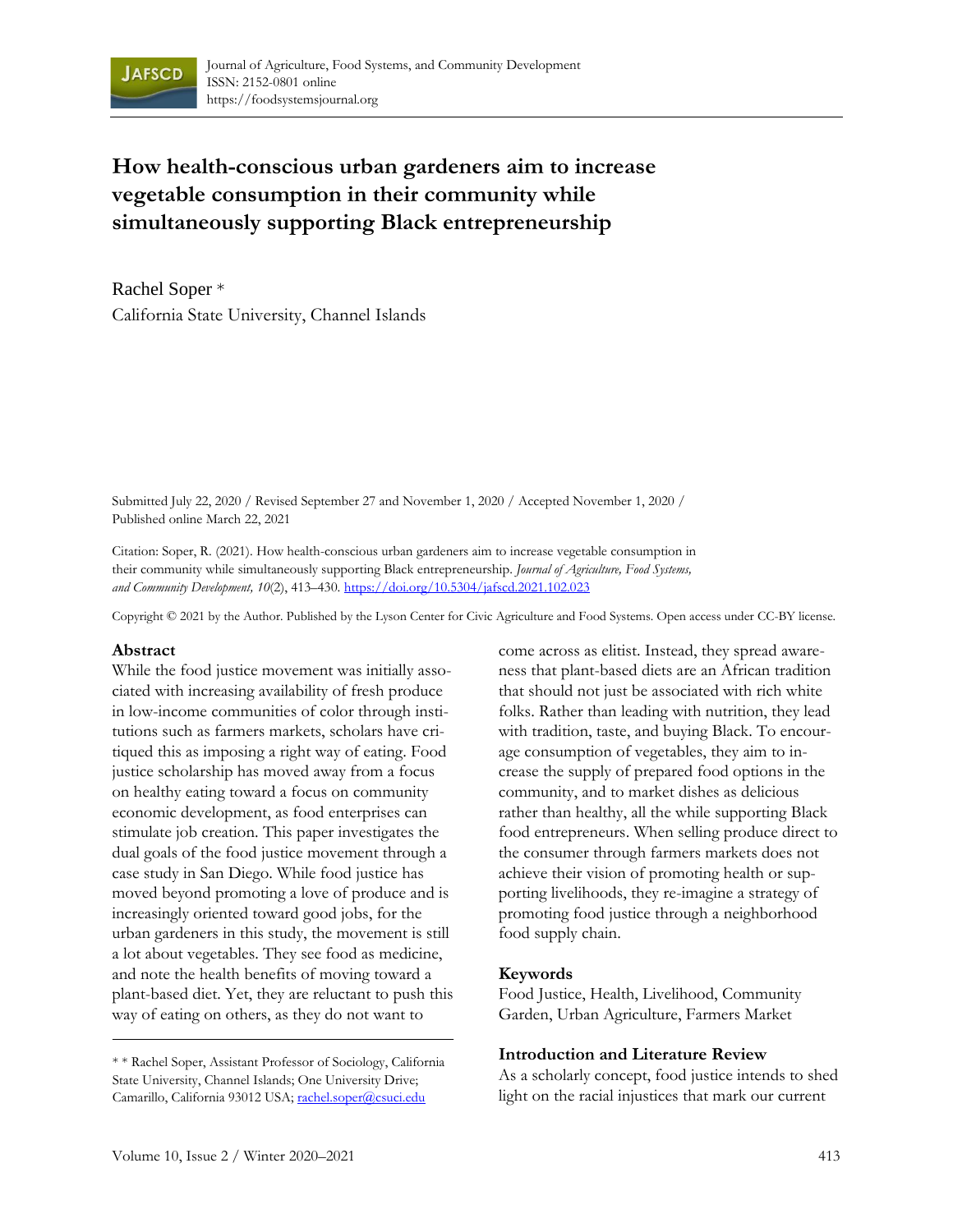model of food production, distribution, and consumption. At its core, it aims to bring attention to how the food system has been shaped by institutional racism—from unequal distribution of land, to lack of labor protections, to supermarket redlining. After critiques that food justice focused too much on urban landscapes, leaving out farm labor (Minkoff-Zern, 2014), recent scholarship has incorporated grocery retail and restaurant workers into the movement (Myers & Sbicca, 2015; Sbicca, 2015, 2017; Sbicca & Myers, 2017). Food justice is thus concerned with worker justice as well as equitable access to nutritious and culturally appropriate foods among communities of color, including Native American food deserts as well as inner city food apartheid (Smith, 2019). While food justice has expanded to examine wage labor in the food system, this paper pertains to food justice as it relates to addressing food apartheid in Black neighborhoods.

In previously redlined neighborhoods in U.S. cities, inhabited mostly by people of color, food options are sparse. With fewer grocery stores per capita and an abundance of liquor stores and fast food restaurants, it is difficult to find nutritious food. Indeed, "What are often assumed to be either 'natural' or unintentional patterns in urban development across space and time emerge as the products of powerful socio-spatial forces" (Lindemann, 2019, p. 869). Institutionally racist policies designed these urban landscapes, and to counteract them food justice organizations have developed community gardens and farmers markets to bring more fresh produce into otherwise barren areas to improve the local foodscape.

Alkon, Cadji, and Moore (2019) assert that "Since the early 2000s, a group of activists working under the banner of food justice have used food as a lens through which to create grassroots economic development and increase the health of lowincome communities of color" (p. 794). It is clear, then, that these are two key goals of the food justice movement: to stimulate community-based economic development on the one hand, and increase the health of low-income consumers on the other. But these two goals can be at odds, as the drive to increase income might necessitate selling to wealthier consumers outside of the

neighborhood, thereby taking healthy food grown within the community away from those who need it most. This paper will explore that tension and investigate how a food justice organization in Southeastern San Diego reconciles these two competing goals.

## *Food Justice as Access to Healthy Food*

Food justice is considered a branch of the environmental justice movement. Rather than confronting disproportionate exposure to environmental toxins such as landfills and polluting industries, it addresses disproportionate access to fresh food (Alkon & Norgaard, 2009). Healthy food is an environmental good that should be equally distributed, and unhealthy foods are environmental burdens that no group should bear disproportionately. According to Alkon (2012), "food justice includes not only providing equal access to healthy food but also addressing structural inequalities in the food system and in the wider distribution of environmental benefits" (p. 12),

Food justice seeks to address diet-related illnesses among communities of color. Food justice activists focus on the injustice of disproportionate rates of diabetes in relation to the inaccessibility of fresh foods in the same way that environmental justice activists are concerned with the injustice of disproportionate rates of asthma in relation to proximity to polluting facilities (Alkon & Norgaard, 2009). The injustice that food justice seeks to remedy is health-related: "people of color in low-income communities having higher rates of obesity and diabetes" (Guthman, 2014, p. 1153). Thus, increasing consumption of fresh fruits and vegetables in low-income communities of color in order to combat diet-related illnesses is a key goal of the food justice movement.

Food justice is thought to be the intersection of the environmental justice movement and the alternative food movement (Guthman, 2014). Food justice came about in response to the alternative food movement, which is predominantly white, middle-class, and exclusionary (Alkon, 2012). Food justice activists working in low-income communities of color draw on many of the same tools as the alternative food movement (Alkon et al., 2019). The same institutions connect growers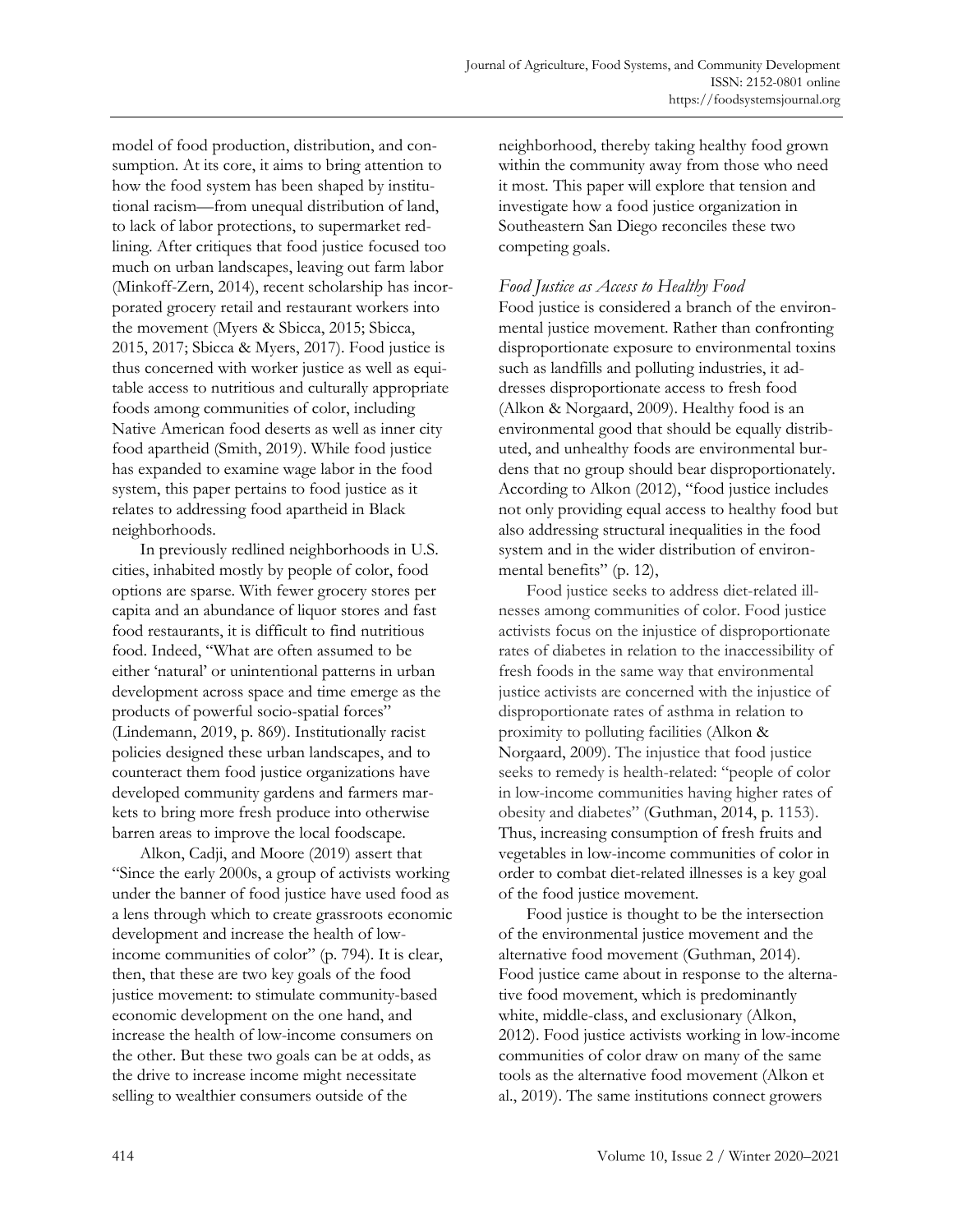to consumers, such as farmers markets, farm stands, community supported agriculture (CSA) harvest boxes, and health food stores. Other tools, such as community gardens and urban farms, improve the capacity of these neighborhoods to grow their own food. According to Alkon et al. (2019), the food justice movement has worked diligently to increase healthy food access in these places as activists "seek to address inequities in access to healthy food" (p. 794).

Food justice is a step in the right direction, compared to the alternative food movement, because it uncovers the institutional racism that has undergirded the food system and makes fresh produce more accessible to underserved communities. It is said to bring race, class, and culture back in, as the produce sold at farmers markets is more affordable and culturally appropriate than what is otherwise available through alternative food channels. "While these strategies are similar to marketing strategies employed by the local food movement," notes Smith, "they are re-imagined to provide for and support marginalized communities" (2019, p. 828). For example, a farmers market in a Black community would celebrate Black culture and offer traditional foods such as collard greens, okra, and black-eyed peas (Alkon, 2012).

Insofar as the goal is to bring healthy food into underserved areas, especially urban communities of color, to increase access to fresh fruits and vegetables and combat diet-related illnesses, these efforts are applauded for bringing fresh produce into spaces that are not exclusively white and affluent. However, these efforts are also critiqued for trying to convince others to eat healthier. Guthman refers to this as the "missionary impulse" (2011b, p. 268), or the civilizing mission to bring "good food" to others (2011b, p. 278). These institutions intend to bring healthy food to poor communities of color, and in doing so place a moral marker on eating fresh produce as an indicator of goodness. In the "moralist branch" of the food justice movement, "eating more kale, for example, can mark one's morality or sense of cultural distinction" (Bradley & Herrera, 2016, p. 101). Food choices are seen as signs of "heightened ethicality" (Guthman, 2011a, p. 141). As Bradley and Herrera state, "it is harmful to conflate dietary advice and morality," as "noncompliance with nutritional advice is seen as evidence of immorality" (2016, p. 102).

When initiatives to bring fresh produce to lowincome communities of color merely replicate the institutions of the alternative food movement, they do not necessarily receive the support of the communities they are trying to serve, because they are viewed as unwanted missionary projects. When University Extension staff developed a CSA for a nearby Native American tribe, there was a lack of participation because recipients felt that healthy eating was framed as a white behavior, in part due to the heavy presence of kale in weekly shares (Slocum & Cadieux, 2015, p. 41). Through her undergraduate students' field studies with food justice organizations, Guthman found that "even some of the more race-conscious alternatives lack resonance in communities of color" (2011b, p. 265). Her students noted that project participants were indifferent or even hostile. A participant who did not opt in to buying below-market price fresh produce brought to their neighborhood in a mobile pantry noted the reason why as: "'Because they don't sell no food! All they got is birdseed. Who are they to tell me how to eat?'" (2011b, p. 273).

This missionary impulse also comes into play when food justice organizations develop workshops to teach people how to eat healthy. "Even though this food justice movement is far more race- and class-conscious than the mainstream alternative food movement," explains Guthman, "much of its on-the-ground work is more or less the same: educating people" (2011a, p. 154). Educating others about how to eat healthy assumes that there is a universal consensus on what kind of food and what way of eating is good (Alkon & Agyeman, 2011). Guthman (2014) considers this to be universalizing the experiences of the dominant group and establishing it as the cultural norm. Slocum and Cadieux (2015) also advocate against the "targeting of nonwhite, poor, and female fat bodies for improvement through behavioral change" (p. 33). When "seemingly universal ideals do not resonate," explains Guthman (2011b, p. 268), "it is assumed that those for whom they do not resonate must be educated about these ideals."

Yet some African Americans perceive "healthy" food to be outside of Black culinary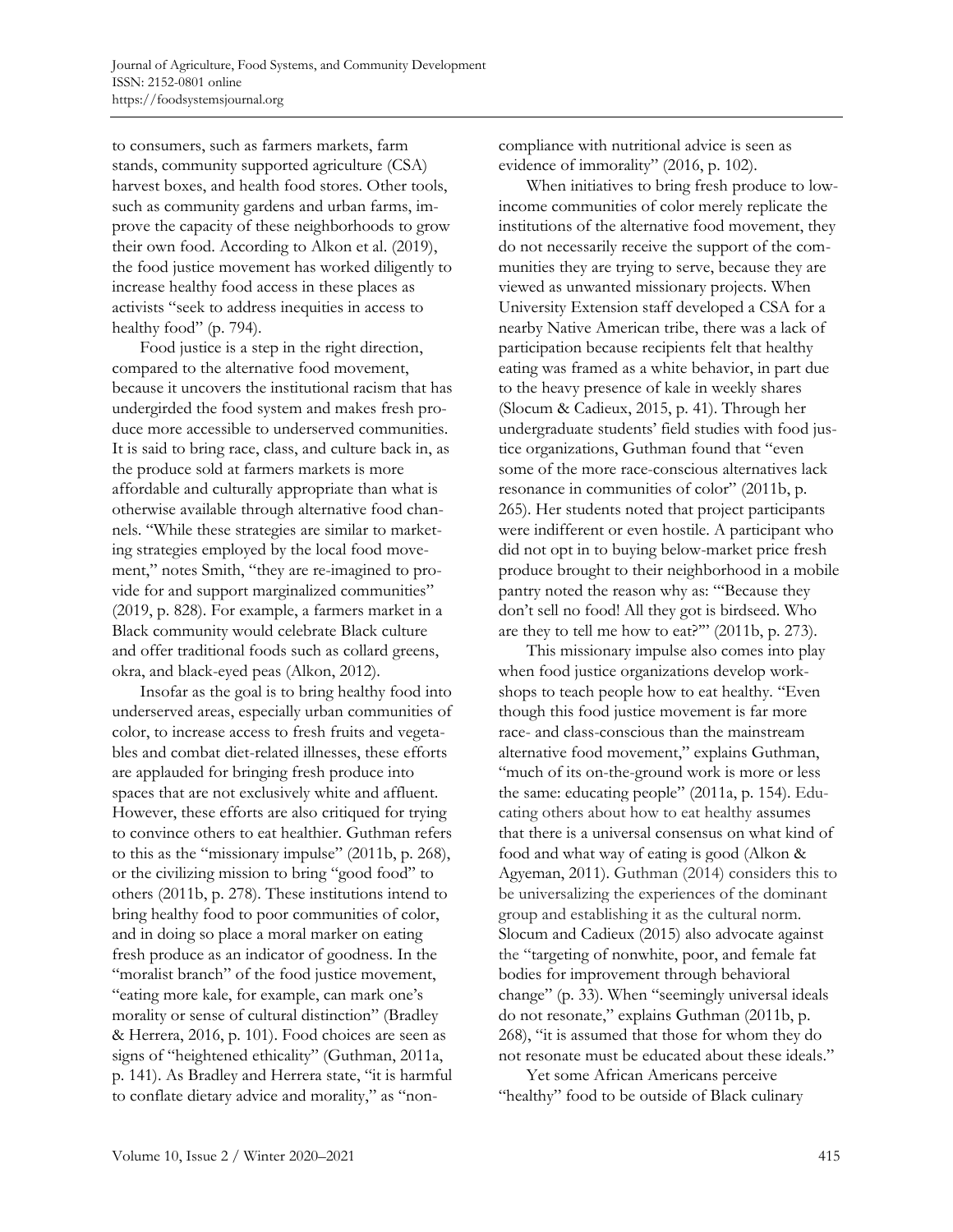tradition (Rodman, Palmer, Zachary, Hopkins, & Surkan, 2014). They believe that eating healthy will result in a loss of their heritage; they associate it with whites and do not want to conform to the dominant culture (Rodman et al., 2014). Based on the field notes of her students interning with food justice organizations, Guthman concludes that "the associations of the food, the modes of educating people to its qualities, and the ways of delivering it lack appeal to the people such programs are designed to entice" (2011b, p. 275). All in all, lowincome urban Black communities do not necessarily want fresh produce straight from the ground; they do not necessarily value it the way that project leaders do.

*Food Justice as Community Economic Development*  While the food justice movement is critiqued for its emphasis on educating poor communities of color about eating healthy, another approach to the movement asserts that it is not just about food, but also community economic development. Food justice is not merely about spreading a love of produce; rather, the movement has been able to harness the cultural shift around increased consumption of local organic food to create jobs and income for underserved communities. Broad (2016) and Sbicca (2018) argue that food justice is not about food in and of itself anymore; it is about using food to advance social equity.

Food justice organizations should not just teach low-income communities of color "the right way to eat"; they should encourage "long-term community empowerment in historically oppressed neighborhoods," explains Broad (2016, p. 198). Similarly, Bradley and Galt assert that "In contrast to promoting exclusionary dietary recommendations, food justice can and should promote selfdetermination" (2014, p. 174), meaning job creation and local economic development.

These food justice initiatives establish training centers to cultivate business skills and work toward equitable livelihoods for communities of color through income-generating operations (Cadieux & Slocum, 2015; Gottlieb & Joshi, 2013). In one of the first books on food justice, Gottlieb and Joshi note that "community-based food enterprises can be a tool for economic development" (2010, p.

125). "One of the explicit goals of many of these programs is to create opportunities for people of color to work in the natural food industry," explain Alkon et al. (2019, p. 794).

Thus, food justice is not just about increasing the availability of fresh fruits and vegetables, it is also about economic development through market exchange. Yet, this emphasis on market-based change has been critiqued. Alkon (2012) notes that "The food justice approach is centrally about jobs and communities, and is inherently linked to the economic development and revival of communities and the creation of sustainable livelihoods" (p. 227). However, she also views it as "ironic that activists pursuing just sustainability would choose economic exchange as their strategy for reform" (p. 13) and admits that the admirable work of food justice organizations is constrained by their adoption of market-based strategies. Agyeman and McEntee (2014) question how food justice can be both anti-racist and pro-market at the same time since "structural and institutional racisms are embedded in the market itself" (p. 216). They are critical of reforms that "perpetuate the idea that FJ and profit are compatible" (p. 218) and reject "the commoditization of food for profit" (p. 213).

Part of this critique of the food justice movement as market-based is related to absolving the state of its responsibilities to provide basic welfare. Alkon and Guthman (2017) argue that food justice organizations' strategy of alleviating food insecurity through the development and support of local food entrepreneurs is a poor substitute for direct assistance. McClintock (2014) also notes how the burden of food production and provisioning in low-income areas has largely shifted from the state to nonprofits and community-based organizations. According to Alkon (2012), "it simultaneously embodies a 'roll-back' of state responsibilities … and a complementary 'roll-out' of market and civil society attempts to fill the state's responsibilities" (p. 13).

While the food justice movement is critiqued for being market-based and entrepreneurial, other scholars have found the entrepreneurial spirit of the movement to be rooted in an ethos of Black entrepreneurship. Lindemann (2019) found a "uniquely Black class consciousness among Black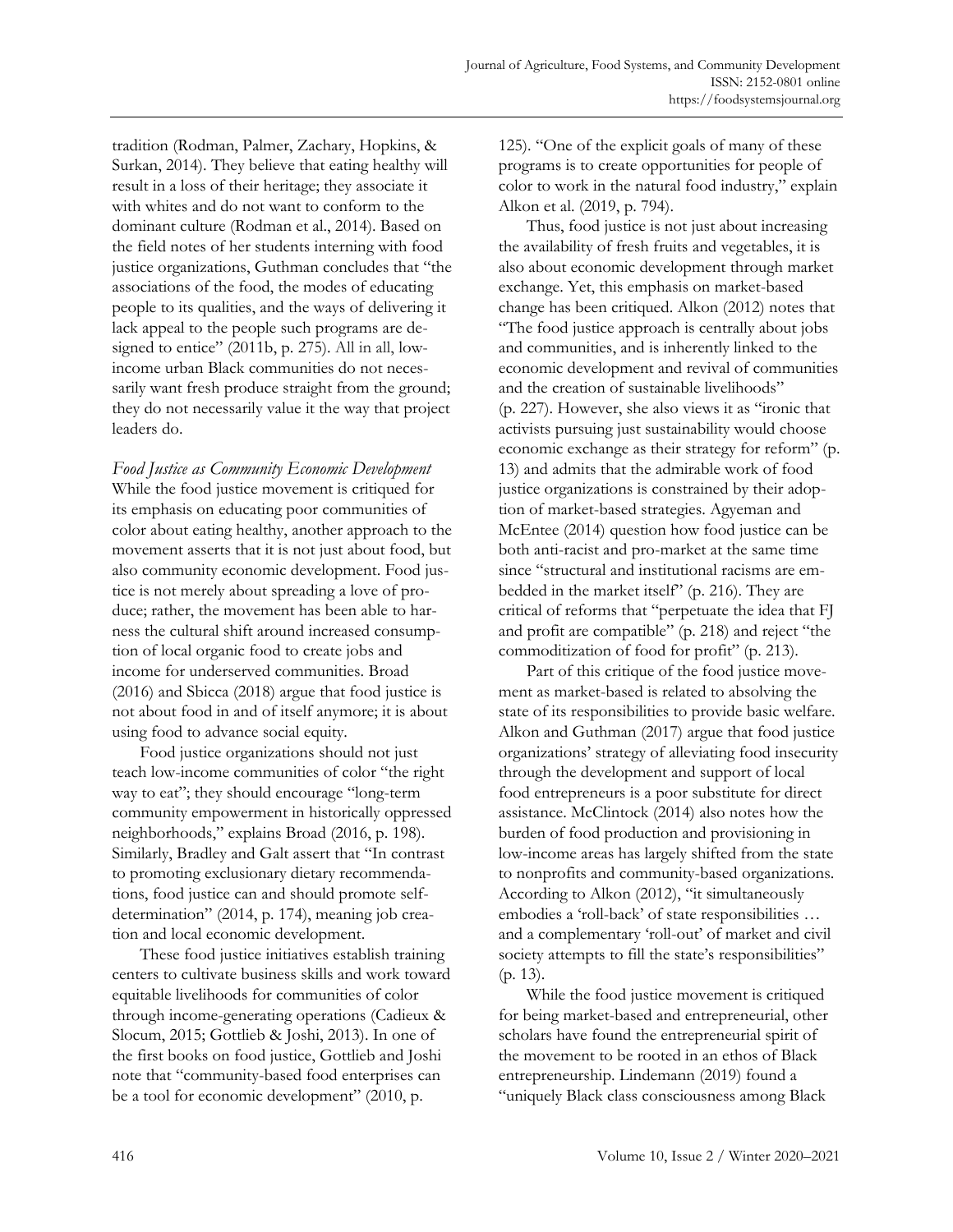entrepreneurs" (p. 869). These entrepreneurs emerged out of a need to build amenities in their marginalized communities. She thus situates "entrepreneurialism as a way to fill an economic vacuum in otherwise economically and spatially marginalized neighborhoods" (p. 869). In her study, community residents spoke about entrepreneurialism as economic engagement for community benefit; it is an entrepreneurship based on community empowerment, to bolster Black economies (Lindemann, 2019, p. 870).

Indeed, Black food entrepreneurs build on "long-standing traditions of forming small-scale, culturally-rooted food provisioning businesses in order to provide sustenance to their own communities" (Alkon et al., 2019, p. 794). According to Lindemann (2019), Black entrepreneurship "is necessary in the face of a state and economy that have neglected, oppressed, and excluded Black communities." As McClintock (2014) asserts, "Existing critiques of urban agriculture's neoliberal nature can be counterproductive, amounting to throwing out the baby with the bathwater while failing to address the pressing needs on the ground" (p. 20). Even though they are marketbased, income-generating food justice initiatives support community development. However, because they are market-based, they may not support the initial objective of the movement.

*Tension between Health and Economic Development: Healthy Food Sold to Those Outside the Community* While increasing access to fresh produce in lowincome communities of color is certainly one of the goals of the food justice movement, and fostering income for residents through food-based businesses is another, it remains uncertain whether these goals are compatible or contradictory. Does working towards one undermine the other? According to some scholarship, there is tension between the community economic development approach and the combating health disparities through access to fresh produce approach, since consumers from outside the community have the capacity to pay more.

Fresh produce sold to the community can sometimes be more expensive than residents are willing to pay (Broad, 2016). Even though food

justice projects tend to offer produce to their communities at subsidized costs, it remains more expensive than what could be purchased at a grocery store (Alkon & Agyeman, 2011). One food justice enterprise found that their customers could get produce cheaper at the 99¢ store; for US\$15, the cost of a CSA share, they could get 20% more produce at the 99¢ store (Bradley & Galt, 2014). Despite efforts to subsidize the cost of buying fresh local produce direct from producers, it often remains out of reach, putting food justice activists in the position of trying to convince low-income people to spend more money on food than they otherwise would (Alkon & Agyeman, 2011). Thus, the availability of fresh produce in poor neighborhoods does not automatically lead to increased consumption. As a result, food justice initiatives have been critiqued for serving mostly people outside the community.

For example, the West Oakland farmers market mostly serves middle-class African American shoppers who live outside the neighborhood in more affluent parts of the city (Alkon, 2012), marking the "absence of low-income African Americans in whose interest the farmers market began" (p. 109). In addition, the Mandela Foods Cooperative in West Oakland provided an important source of income for its worker-owners, yet tended to draw a predominantly white customer base (Alkon, 2012, p. 108). As a result of local residents not valuing the fresh produce sold by them, the Bay Area-based food justice project Dig Deep developed relationships with high-end restaurants to negotiate high prices for their produce (Bradley & Galt, 2014).

In these examples, the initiatives promote the food justice objective of community development while not necessarily increasing consumption of healthy food among residents. Although some might critique these endeavors for serving consumers outside the community that lacks access to fresh produce, others might applaud them for supporting the livelihoods of young people of color. Regarding Dig Deep selling their produce at a higher price to trendy restaurants in other parts of the city, Bradley and Galt say that "Condemning such engagements with high-end markets…would be too dismissive," because the food justice goal of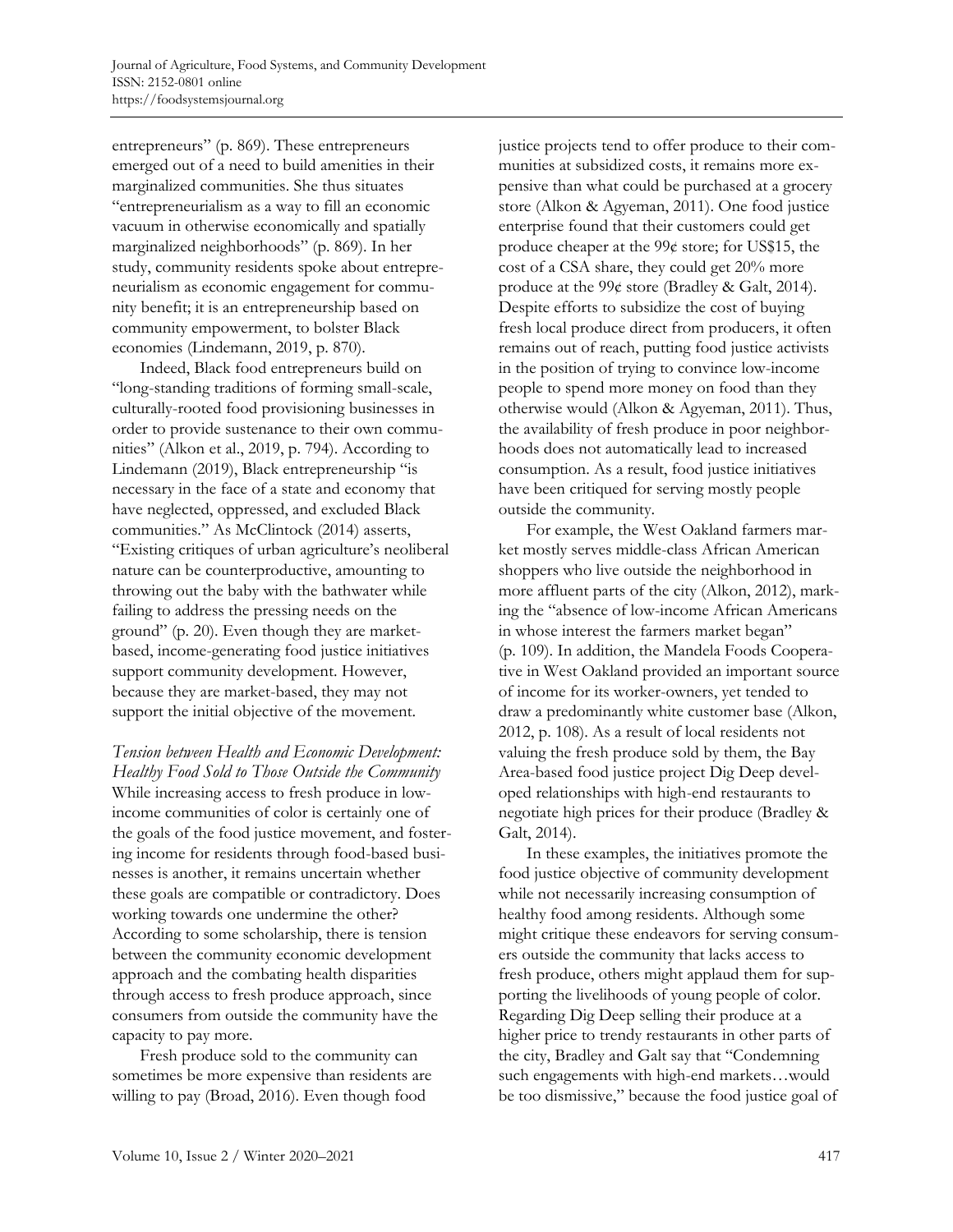community development is still supported: "decent jobs are fundamental components of larger scale structural changes central to the food justice vision" (2014, p. 179).

In order to stimulate job growth and economic development, marginalized and underserved community members must be able to make a return on the food they sell. On the other hand, in order for fresh produce to be more accessible to marginalized and underserved community members, it must be affordable. Markowitz (2010) calls this the "twin goal" of the food justice movement. It must simultaneously generate return for the vendor while also making produce affordable for low-income shoppers. However, the strategy of establishing farmers markets in low-income communities is complicated by the fact that the small farmers are themselves economically struggling (Markowitz, 2008). For Cadieux & Slocum (2015), "those most marginalized by the current food system" should "take a leadership role in providing food for their own communities" (p. 5). Yet, those who are most marginalized deserve to receive fair economic return for providing food, and often that does not mean selling produce to others in their community who cannot afford to spend as much as consumers in more affluent parts of the city.

# **Methods**

This paper addresses the tension between the health and community development goals of the food justice movement by exploring how urban community gardeners reconcile contradictory logics. According to Slocum and Cadieux (2015), "Part of the process of doing food justice is to determine the points where efforts toward the ideal get stuck, and what conditions enable them to keep going" (p. 30). Broad (2016) also points to how food justice is fraught with tension and "contrasting priorities" (p. 80). Rather than overly romanticizing complicated efforts, it is important to confront and unpack inconsistencies.

During 2014-2016, I volunteered with a food justice organization in San Diego. In addition to consulting on grant applications and taking minutes at community conversations, I tended a plot at the community garden. While I was there, a few occurrences stood out to me, that I perceived to be contradictory. One involved a community gardener who used his plot to grow sweet potatoes. He transformed the fresh produce into sweet potato pies and sold the baked good at a trendy farmers market in an affluent part of town. I became intrigued by this tension between generating revenue for Black farmers and vendors, and increasing the supply of fresh fruits and vegetables in a neighborhood suffering from food apartheid.

Is the overarching goal of the movement to get the produce grown in the neighborhood to people in the neighborhood who are at risk of suffering chronic health issues, or is the overarching goal to create jobs and generate income for the people who grow the food? What about economic development initiatives that stimulate income without a corresponding increase in consumption of fresh produce among the residents of the neighborhood that the program initially sought to assist? Is income to food entrepreneurs enough in and of itself, or does selling food outside the area defeat the purpose? This research project sought to explore that dilemma. A few years after moving out of the area to take a job as Assistant Professor, I returned to investigate this tension further through an additional month of field research in July 2019.

Village Produce<sup>1</sup> is a food justice organization in the southeastern corner of the city of San Diego. This area of the city is historically Black. It was previously redlined and currently characterized as a food swamp, due to the lack of grocery stores and overabundance of liquor stores and fast food restaurants (Joassart-Marcelli, 2018). Village Produce is run by Wanda, who is a long-time community organizer in the neighborhood. Food justice organizations have been critiqued for being run by people from outside the community (Bradley & Herrera, 2016; Broad, 2016; Cadieux & Slocum, 2015; Lindemann, 2019; Pendergrast, Smith, Liebert, & Benzer Kerr, 2019), but that is not the case with Village Produce. Wanda was active in the area, working toward community wellness, long before she established Village Produce's food justice agenda. Bradley and Herrera (2016, p. 102)

<sup>&</sup>lt;sup>1</sup> The name of the organization and all respondent names are pseudonyms.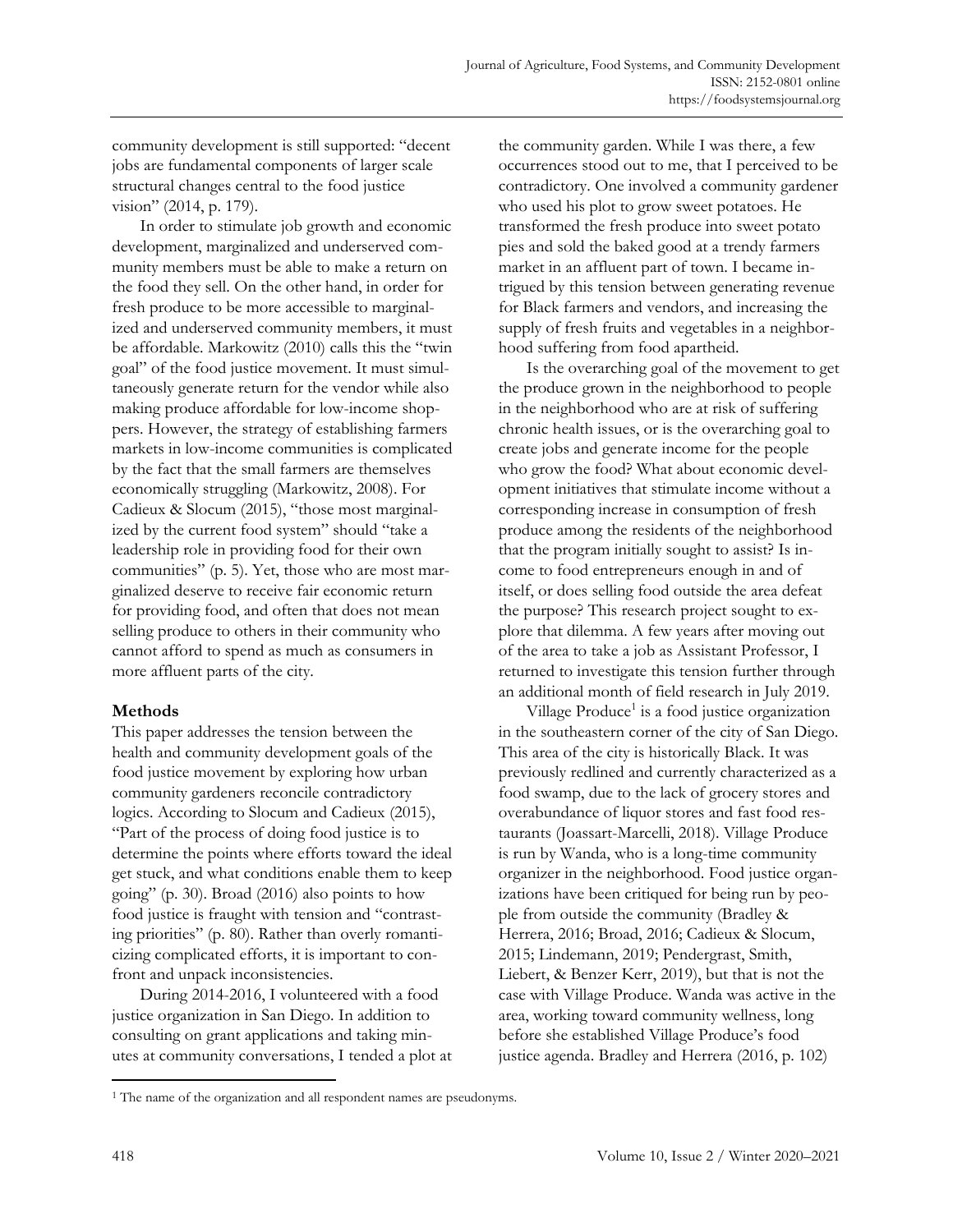note that leadership positions within the food justice movement have been colonized by welleducated white professionals, and Bradley and Galt (2014, p. 177) call for meaningful representation of and leadership by people of color in the movement.

This paper explores the perspectives of Black gardeners and food justice advocates in Southeastern San Diego (SESD). During one month of participant observation, I conducted audiorecorded loosely structured interviews with 20 urban gardeners. These participants were recruited through Village Produce at the weekly farmers market and during volunteer days at the community garden.<sup>2</sup> I coded interview transcripts inductively, allowing the themes to emerge from the data. The findings presented below draw on a core group of Black gardeners who tend plots at the community garden.<sup>3</sup> While I was interested in exploring health-livelihood tensions broadly, the specific themes of plant-based diet, African culinary traditions, not pushing healthy food on others, marketing taste not health, Black entrepreneurship, and being nonjudgmental came from the respondents themselves.

# **Findings**

## *Food As Medicine: Plant-Based Diet*

According to Randall, food justice means "adequate sensibility to healthy foods. Especially when we look at the health disparities." So eating healthy foods that are good for one's health and that combat diet-related illnesses is an essential component of food justice for these respondents: food justice is about health, and it is about food. Talking to community gardeners, it became clear that they see the people in their community dying of chronic conditions as a huge problem that could be preventable with better nutrition. Randall is concerned about the strokes and high blood pressure that are

prevalent in his community and attributes these conditions in part to unhealthy diet. "A lot of us, in our younger days, we weren't eating correctly," he explains, but now he is committed to eating not just fresh produce, but raw organic produce. As Randall explains, "If I don't get organic into my body now, that's gonna be more pills I gotta buy later."

These health-conscious gardeners see food as medicine. The antidote, from their point of view, is eating more vegetables and less meat. One of the themes that came up again and again is plant-based diet. These gardeners are concerned with eating healthy, and eating healthy to them means eating a plant-based diet. Many of them are vegan, and even those who eat meat are dedicated to minimizing the amount of meat they eat and maximizing the amount of fresh fruits and vegetables.

Daryl has been vegan for 40 years. He was vegan before there was even a word for it. 1977 was the turning point for him, when he started moving away from a meat-based diet toward a plant-based diet. He started eliminating things from his diet, and his system responded well. He does not even eat much bread or wheat; he eats a lot of raw foods. Star is also vegan. As I interviewed her she was eating a grilled Portobello mushroom and seaweed sandwich with avocado and tomato on wheat bread. She grew up on a "slave diet," she explains, eating "pork, hamhawk, chitlins, bones: things that are high in fat and cholesterol, that are not good for you, that clog your arteries and give you all types of diseases." But she has "totally pulled away from that" and is "now focusing on health." "In order to keep yourself healthy, you have to be vegan," she continues, and "find products that are organic."

For several gardeners, their diets have changed as a result of major health complications. Cleo admits to eating poorly in her youth, but is vegan now because she thinks it is better for her health.

<sup>&</sup>lt;sup>2</sup> The garden is partially an allotment garden, where community members rent raised beds for \$5 per month, and partially an urban farm, where the garden manager leads volunteers to plant, water, and harvest produce to sell at the farmers market. In addition to tending their own plots, the community gardeners featured in this article also help Village Produce tend to the urban farm during community volunteer days, and are otherwise active in community events and vision-building conversations held by the food justice organization.

<sup>3</sup> All of the respondents quoted in the findings section are African American. Their ages range from early 30s to late 60s.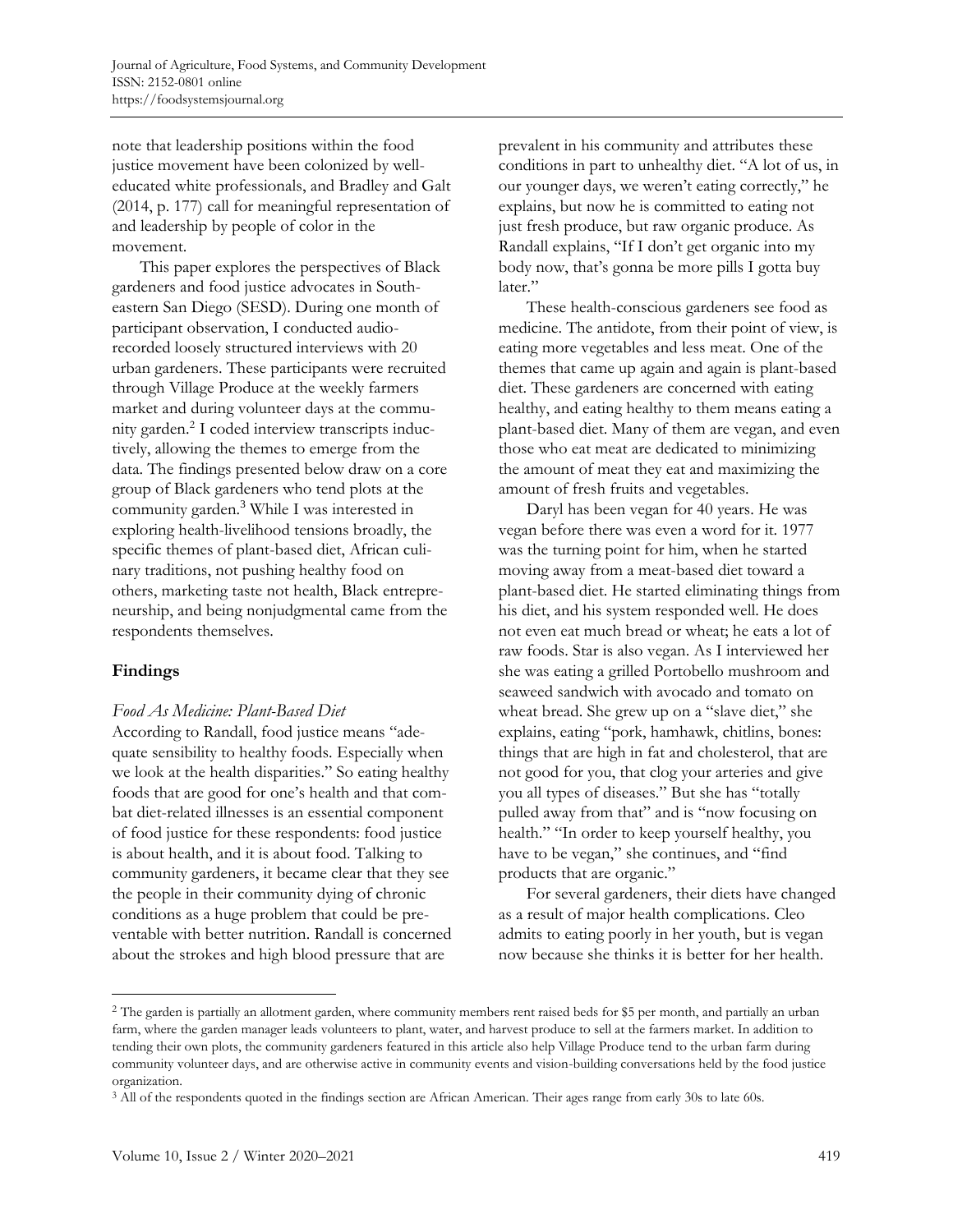At only 33, she has already suffered and overcome a serious health scare. She attributes her recovery to her change in diet: "Then I re-evaluated the things that I was putting into my body, and when I began my plant-based lifestyle, slowly it started to go away. Now I know the difference of how my body functions and feels having a plant-based diet."

Gardeners like Rhonda, Gladys, and Kelly are not currently vegan, but still value plant-based diets. Rhonda admits to challenges she has faced in her attempts to go vegan. Growing up, they had big pits in their back yard where they would roast whole animals. As an adult, she has tried to get away from that "ridiculousness." She has been vegan during periods of her life, but has never been able to stick with it because "chicken is always calling my name." Yet, she is still pursuing the goal of eating a plant-based diet. Her dream is to eat only what she grows. According to Rhonda, "Some people have to walk into the wall," for them to realize they need to make a change in the way they eat; and "People like me have to walk into the wall a couple times before they learn to go around it." She has struggled with giving up meat, even though she knows she feels better without it.

About whether or not she is vegan, Kelly replied that she is "not there yet … in a dream I would be." Growing up, she was raised on 60% canned vegetables, and 40% fresh, yet "slowly but surely," she is moving away from canned goods and eating more fresh produce. Andre is not vegan, but he does try to minimize meat and maximize vegetables: "I'll do a small meat portion of fish or chicken and 4 or 5 vegetables, because I know at 55 years old, that's what my body needs. Eating vegetables is not a guarantee not to get cancer, diabetes, high blood pressure, stroke, but it helps the odds." This reaffirms that health is a driving force for most of the Black urban community gardeners in this study.

# *African Culinary Tradition: Greens*

While eating a plant-based diet is important for the health of gardeners, they are also motivated by cultural tradition. Of special importance is collard greens. It is not just about eating fresh produce, but fresh produce that is culturally significant. For

Andre, his garden plot is very important to him because it allows him to grow collard greens for his mom. "We eat collard greens once a week in my family," he exclaims. "Collard greens, that's the southern tradition," explains Daryl, "that's really big, you get your braggin' rights on how you prepare it." He does not even cook collard greens, he eats them raw by chopping them up very finely and putting oil on to soften them up. Randall used to prepare collard greens with meat, but not anymore. "Back in the day I would use ham hock, pork, and all that seasoning, but I don't cook like that anymore."

"Greens are very important in Black culture," Star explains. "You take them and you fry them or you sauté them; some people boil them but that's really not the best way because you kill the nutrients." However, the greens that Star is talking about are not collard greens, but callaloo greens. In her plot, she is growing the African callaloo plant, which looks just like amaranth. The leaves are very popular in Jamaican and African cuisine, she asserts. And so the Black culture that she is referencing is not the soul food tradition of the Southern United States that others are nostalgic about, but the Black culture of Africa and its diaspora in the Caribbean.

Yet even though these gardeners are personally committed to eating more fresh produce and less meat because they think it is good for their health, and they see it as part of their culinary tradition, they are hesitant to push this way of eating on other people in their community because they realize that there is a negative connotation attached to healthy eating.

*Plant-Based Diet Not Just for Rich White Folks* While the gardeners in this study value a certain notion of healthy eating, they are careful not to be too dogmatic when spreading awareness. Others in the community, including their family and friends, are reluctant to give up meat and eat more plantbased because they associate veganism as a rich white person thing.

Plant-based diets "get a bad rap because it is associated with people who have money, so people who are poor, especially urban Black folks, they look at it and think 'that's something for rich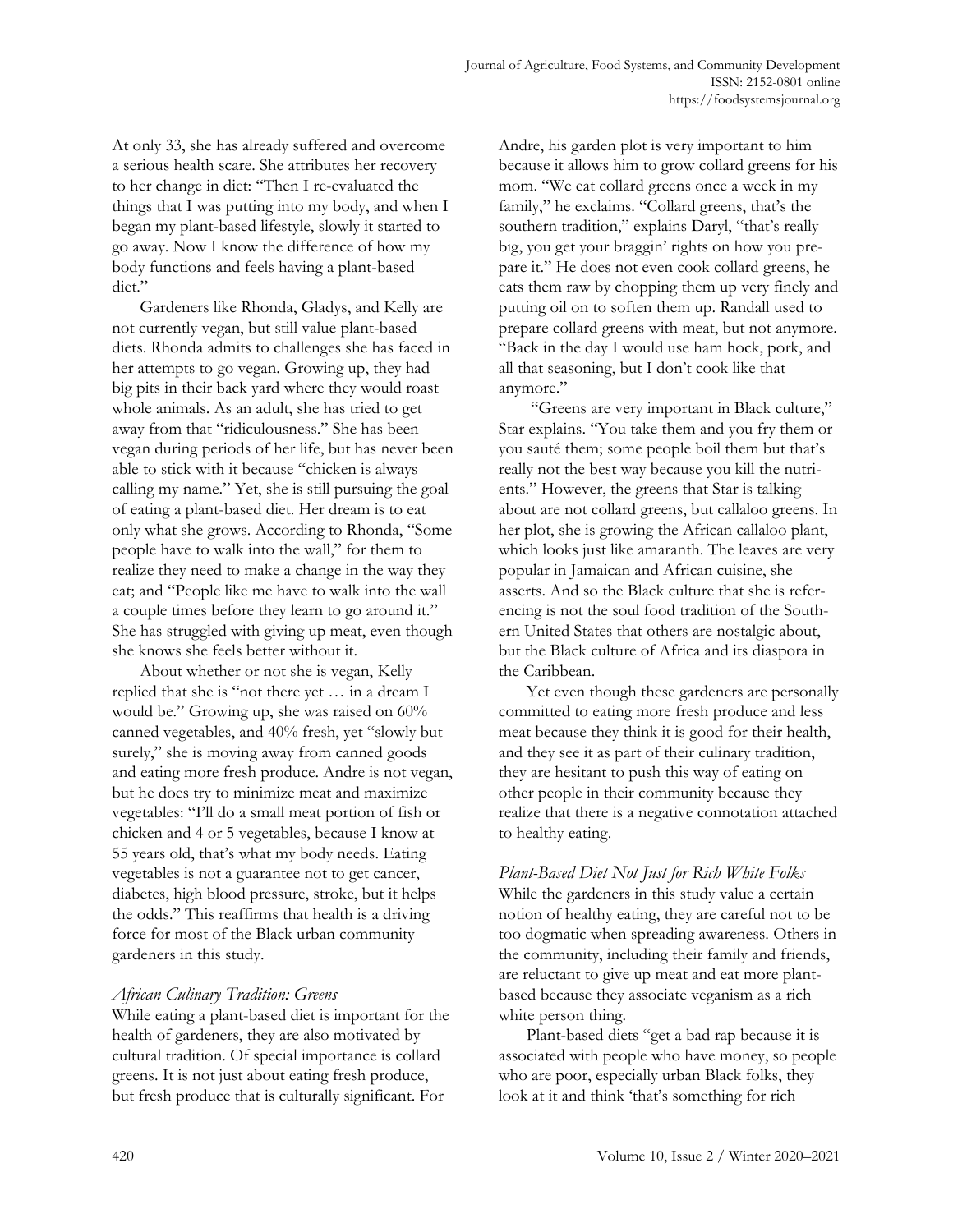people," explains Cleo, "I get that a lot: 'Veganism? That's rich white people stuff.' People are like, 'you don't even eat chicken anymore?! You're Black, you're supposed to eat chicken.'" For the people she is surrounded by, they associate Black culture with eating meat. She wants to spread awareness that not all Black cultures eat meat, and that there are plant-based diets in Africa. "It's a lack of understanding that tons of people eat plantbased diets across different cultures. People over here are like 'Black people don't eat plant-based' and I'm like where have you been, there are tons of Black people who eat raw vegan food."

When people say that being vegan, or eating a plant-based diet is a white people thing, Cleo's response is always, "Oh, I didn't realize that living healthier, living longer is only for privileged white folk." "When you convince somebody that what can be life changing and life altering and positive for them is negative, then you've colonized them," she continues. This association between eating healthy foods and affluent whiteness is a "stigma that is holding us back from learning to do something that can elevate us in so many ways."

According to Cleo, there is a misunderstanding of what parts are tradition. "People talking about the tradition of all-together food pots with everything stuffed in there, like ham hocks and all these different chitlins, people are like 'that's culture,' and then you realize: is it? Part of it is rooted in culture prior to colonization, but a lot of it is what we did on the slave plantation because we had nothing else. We had no other options, so we ate this junk." Cleo believes it is time to separate those two things: slow pot cooking is a tradition of west Africa which should be held on to, but "stuff like chitlins that have no nutritional value for us, that are bad for us" was the "have-to" necessity.

Star is also passionate about how the so-called traditional African American diet is a colonized diet. She notes that many people in their community were raised on a "slave diet," which consists of "a lot of meats, a lot of potatoes, a lot of pork, but it wasn't a lot of vegetables." The only vegetables that are traditional are eaten on holidays, like green beans and collard greens, but even then they are "stuffed with pork," she laments.

Rhonda also mentions how "a lot of our dietary history was from slavery," consisting of "scraps," of whatever was left over from the animal. "Of course, we make a dollar out of 15 cents: you give us intestines, we make chitlins; that is just mode of survival, what you have to do." She goes on to explain how people think that chronic health conditions are hereditary but it is not, "it's really your diet; it's not something that is in your family, it's just the culture that's carried on. … When you come from a background where you weren't given the best choices, when you were given literally the scraps that were left, then you have to outgrow that legacy; you have to do away with that legacy and break that chain."

## *Not Pushing Healthy Food on Others*

Outgrowing the legacy is complicated by the aversion of others to being told what to eat. While Daryl has been vegan since the 1970s, he is reluctant to preach about the benefits of veganism to others. He overheard a conversation once that has stuck with him. One of the stockers at a grocery store said to another: "'You know who the worst ones are, these new vegetarians. They tryin' to convert everybody.' And I heard that. Even though they weren't talking to me, I needed to hear that." Because of this incident, he does not go around telling people about his diet. "If you don't say anything, I won't say anything. It's not about forcing people to change."

Star, another vegan, also takes a cautious approach. "You can't just tell people they are wrong. Because some people don't realize they've been living their whole life deficient from a lot of vitamins and minerals because they don't eat vegetables. They barely eat fruit. People are literally walking around with a lifetime of deficiency that is only going to catch up to them. It's hard to tell people 'you're not doing things right.' You have to have a certain way of doing it. And that takes a very sensitive process."

When Cleo tells people to go vegan, they pull back. "Especially for the Black community, you have to give it to them a little bit at a time, and let them process, let them choose what they want to do, not make them feel like they have to change completely and go right into eating no meat, no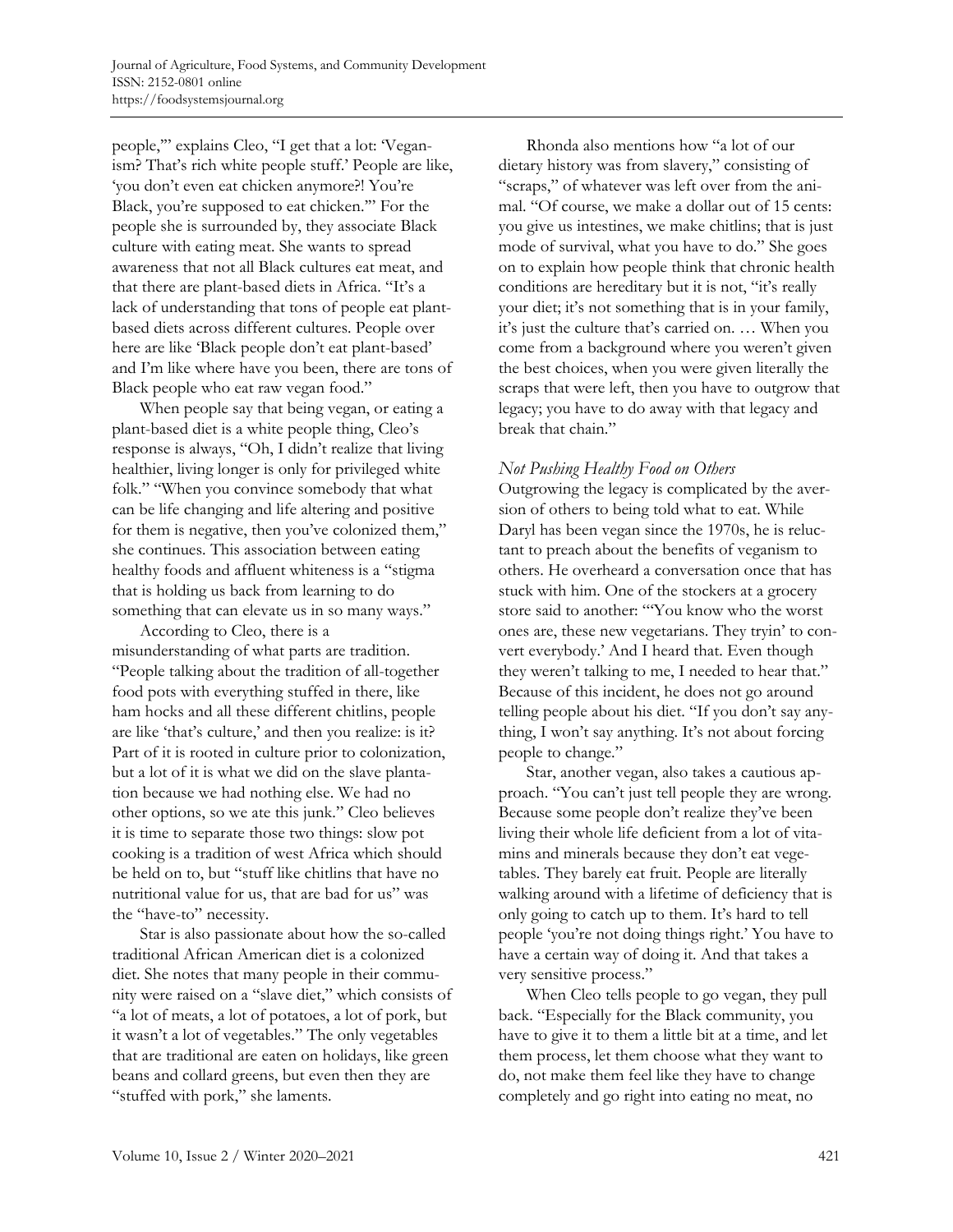dairy," because then it will seem unattainable and out of reach.

Walter explains how certain villages in Africa eat vegan and organic, they just do not call it that. Plant-based diets have existed in other cultures, but rather than Black people associating their own African roots with plant-based diets, they label them as a "wealthy white person thing." And this is a huge hindrance to the movement, continues Walter, because then it seems elitist. "White people … they gloat in that," he explains, "That's what Whole Foods and Jimbos is about. It's an 'I'm over here and you're down there' kind of thing."

Gladys, who is not vegan, does feel judgment from food-conscious people she knows from outside the garden. "When people say 'why aren't you vegan,' I do feel like they're making a judgment call. For them, it is not enough to give up meat and dairy. Once you are eating fruits and vegetables, then it is not enough unless they are also organic." She feels that this is an unattainable ideal. It is "not enough to be a plant-based consumer; it's like, 'that's not organic?! That means there's chemicals on that!' Even if you're eating a salad, it's full of chemicals."

For people she knows, especially those who are low-income, even if they try to eat healthier, if they feel that judgment that their non-organic salad is not good enough, then they'll give up on eating healthy altogether, because if they are going to be criticized for not being healthy enough, then why even take the baby steps in the first place. Their reaction is: "'Forget it then, I'm just gonna do me. I cannot afford a \$5 head of lettuce,' so they'll forgo salad altogether and go back to the rotisserie chicken."

# *Market Taste not Health: From Raw Produce to Prepared Food*

Because of this resistance to being told that the food one eats is not healthy enough, in order to get people in their community to eat more vegetables, respondents noted that you have to lead with flavor. Health is a motivating factor for most of the gardeners, yet rather than leading with nutrition education, this food justice organization seeks to spread awareness and appreciation that vegetables can actually taste good. According to them, the key

is to lead with taste, not health. It is not about preaching to people that healthy food is what they *should* be eating, it is about opening their eyes and palates to dishes prepared with more vegetables and less meat.

Randall notes that it is hard to get customers to buy produce from the garden's farmers market stand when they can get it cheaper across the street at Food4Less. Community members will not spend more to get local organic produce at the farmers market, says Randall, "until you get them to realize it is healthier for them." But, "you can't come at that angle," he clarifies, regarding marketing the food grown at the garden as healthier.

Wanda, the director of Village Produce, has friends that "hate when people tell them what is good for them, what is healthy." They get mad, and say 'stop forcing healthy down my throat.' "We can't shove that down their throat," explains Wanda, "We can't call things healthy, can't push a healthy agenda. At least not to my neighbors." Their "Gut reaction, when you say healthy food," she continues, is that they "don't want you to tell them what to do, what to eat, how to live."

Instead, her angle is to make food delicious first, then tell people that 80% of it is raw. But do not tell them it is raw from the start. "You have to lead with the deliciousness," explains Wanda, "Taste, that's how you market food to people." Randall also wants to teach his community that, depending on how you prepare them, vegetable dishes can taste good. "It's about changing habits, trying new things." If people who do not think they like vegetables taste them prepared a different way, they might become more accustomed to eating it.

Star takes a similar approach with her vegan catering company. She wants to repair the relationship between Black people and vegetables, but to do so, "you just gotta make it fun." And you have to give them choice and agency. "You gotta tell people: 'eat what you want, but taste this.'" Her strategy is to take foods that people already love and turn them into vegan versions of the same dish. "It's all about getting people to taste it, because once people taste something, as long as it's good, it doesn't matter to them. So that's the trick that I use. It smells good so they can't help but go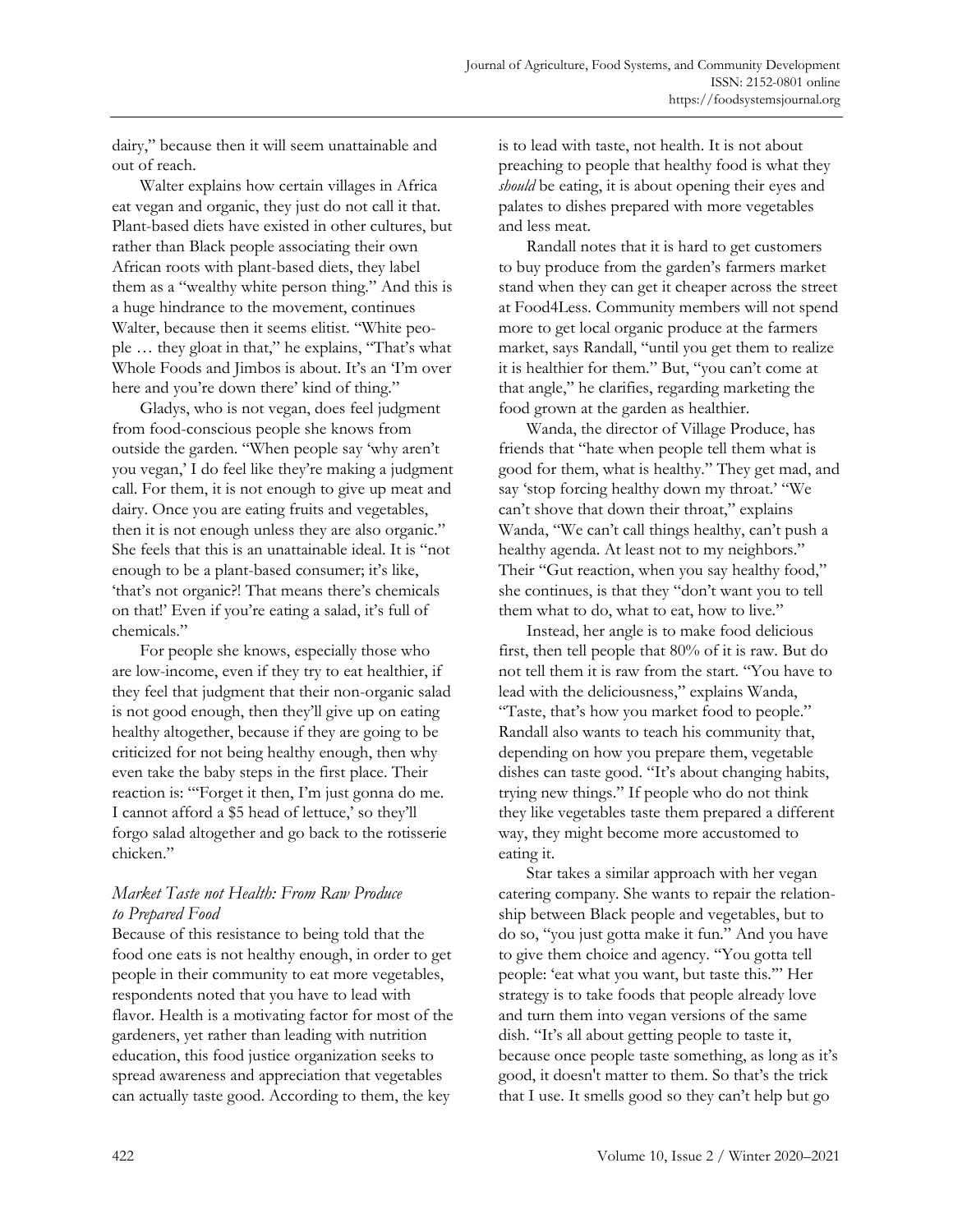ahead and try it." Making healthy food delicious is her approach, "Because people think healthy means nasty and bland. And it doesn't. You can still eat delicious things, but they can be good for you."

"Even if you think people should be eating less meat, it's about the way you approach them," explains Gladys, like "Hey, have you ever tried this patty? Oh, this is great. I'll tell you what's it made of: I made it with only beets, blah blah. Oh, this is so great." According to her, it is important to offer people yummy things and focus on the positive, rather than make people feel bad for eating 'bad' food. "Let's find a way to share ideas in a nonjudgmental way about what we can do with our diets."

"A lot of the diet that we partake in as a culture is really slave food, so to provide that alternative is important," explains Rhonda. Rather than telling people what they should not be eating, offer them what they should. "We spend a lot of time talking about what is wrong, instead of providing what is right." She and her husband run a catering business, and their objective is to provide an alternative to the typical southern food diet that people will actually want to eat. They cook alternative foods that are culturally relevant but not as detrimental to your health, "so instead of mac 'n cheese, it's cauliflower and cheese."

It can be seen, then, that rather than marketing fresh fruits and vegetables straight from the garden, Village Produce and its community gardeners who want to increase vegetable consumption in the Black community in SESD, think that the best way to do it is to offer prepared food options that taste good. Thus, this food justice organization is moving away from just selling raw produce direct from producer, to selling prepared food options. As it stands, selling fresh produce straight from the garden to neighborhood residents at farmers markets is not working, so they are developing other models to get neighbors to eat more vegetables while simultaneously stimulating economic growth and supporting the livelihoods of Black food entrepreneurs.

When I asked gardeners about whether they were interested in selling the produce they grow directly to consumers through the farmers market model, they were reluctant. About becoming a farmer, Calvin says, "It's not quite as easy as people think it is. If I can't give it away, I'm not gonna try to sell it." Calvin is a prolific gardener, yet his neighbors do not have a taste for the surplus vegetables he produces. Since he has so much difficulty giving it away, he is hesitant to dedicate the time and energy into setting up a market stand.

Rhonda, who is a teacher, talked about a student of hers who was interested in food justice and urban agriculture, but struggled to succeed. "She wasn't making it as a farmer," explained Rhonda, so she had to go outside of the community to sell produce because people weren't buying her produce in SESD. "Poor Black people aren't going to pay extra to buy vegetables from farmers markets down here because they don't even buy vegetables in the grocery store," says Star matter-of-factly. "It doesn't matter how much produce we have available" at the farmers market, laments market manager Wanda, "they don't buy it."

Rather than give up on the vision of spreading vegetables through their community, they have modified the vision to become more realistic. If people are not going to buy fresh produce directly from farmers, then offer them prepared food options instead. Offer them healthy versions of dishes they are already comfortable with. Rather than composting the abundance of produce that does not sell at the farmers market, whatever is left over could be cooked up and sold. "Showing people how you take it from A to B to C is important," says Rhonda. So simultaneously selling fresh produce directly to consumers, but also selling fresh produce to prepared food entrepreneurs who cook the produce and sell the ready-to-eat food to customers is her vision. Ideally, this is visually happening right in front of them, she continues, so they can reflect on where the ingredients are coming from: set up a table with fresh produce, then have another booth that cooks it on the spot. This not only creates more income-generating opportunities in the area, but it also facilitates the spread of healthy food.

Kelly has a similar vision, which she refers to as a flow chart. She envisions farmers market growers supplying food entrepreneurs with produce for them to prepare cooked food options. If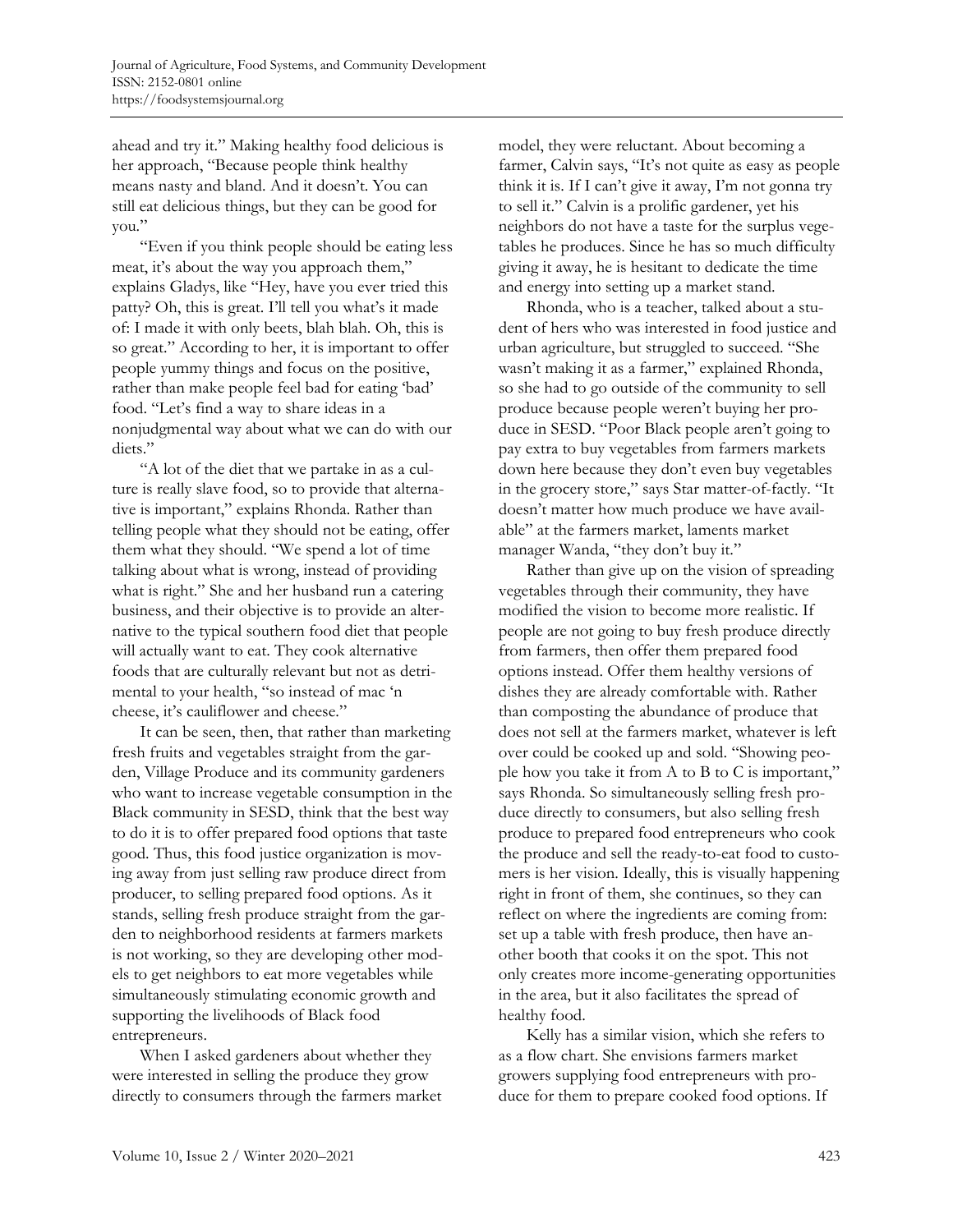ten people grow food, and ten people start restaurants, then they can be mutually beneficial to each other. Cooks need fresh herbs in their meals, she explains, and they would rather buy it fresh than to go Food4Less, so they can source it locally. "One just funnels right into the other," she gleefully exclaims.

Wanda calls this vision the 'neighborhood food supply chain.' It intends to offer healthier local food options, all the while creating income for people who grow, prepare, and sell food. An indicator of success would be an increased supply of produce in SESD, whether it is raw produce or prepared food. "We would like to work with and encourage people to be entrepreneurs in the food system. We see food as a career path," explains Wanda. In order to make food entrepreneurship a viable career path, it is important to spread awareness within the community about the importance of buying Black.

*Black Entrepreneurship: Get By but Give Back* According to Rhonda, entrepreneurship is "absolutely" part of food justice. She thinks it can be both about health and about entrepreneurship. Food justice means "eating healthy and supporting each other," according to Kelly. "We need to support Black business," she further asserts, "we need to educate our community on why it is important to shop here." Randall tells me that "some of the biggest talks I've had with people have been about supporting Black businesses." People at church look at him as if he is crazy when he says they need to support the people of the Black community when making purchases.

"Southeastern San Diego is a mixed economy," explains Wanda, "not everybody is poor, some people have purchasing power." To create a neighborhood food supply chain, she wants people who live in the neighborhood to use their purchasing power to buy from people in the neighborhood. When passersby at the farmers market complain that 99c store food is cheaper, the response should be, "it is going to cost a little bit more but it is benefiting Ms. so sand so, and you know her children." Wanda is adamant about getting people to spend their food dollars in the neighborhood instead of going outside the neighborhood to food

shop: "People buy food every day; they've got to use their purchasing power for something." "One thing we do know, we all have to eat," says Randall, explaining that people do have purchasing power, and that money should go to entrepreneurs within the Black community.

There was a tremendous amount of respect in the urban gardening community for Black entrepreneurs—for people trying to make their food businesses work. They want people to put themselves out there to grow, cook, and otherwise create healthy food options to offer in the local marketplace, and for others to consciously use their purchasing power to buy from these local Black artisan entrepreneurs. Yet, when local purchasing power falls short, inevitably these Black food entrepreneurs will need to seek customers outside of SESD.

Respondents did not fault small Black businesses for selling their products in other parts of the city. Jamal, the former community gardener who sold his sweet potato pies at a popular farmers market in a trendy part of town and inspired my research question, recently opened up a soul food restaurant in another trendy neighborhood. His enterprise is located in a wealthy white community that previously established racial covenants barring non-whites from moving there (Joassart-Marcelli, 2018). The same zoning laws that greenlined and created exclusionary affluence there had redlined and created concentrated disadvantage in SESD. When I asked community gardeners how they felt about Jamal expanding his business, and whether he would still be considered under the umbrella of food justice, they defended him. Walter was initially on the fence, saying that his business was borderline food justice because while Black food entrepreneurs should be applauded, it would be better if he had set up his business in SESD. Then Cleo jumped in and said, "I feel like at the end of the day, you can't even try to judge that, because when everything is taken away from you, and you're given nothing, you have to think about your community, yes, but you also have to think about your extended family, your immediate family, and yourself."

Even if it does not perfectly fit their vision of food justice through a neighborhood food supply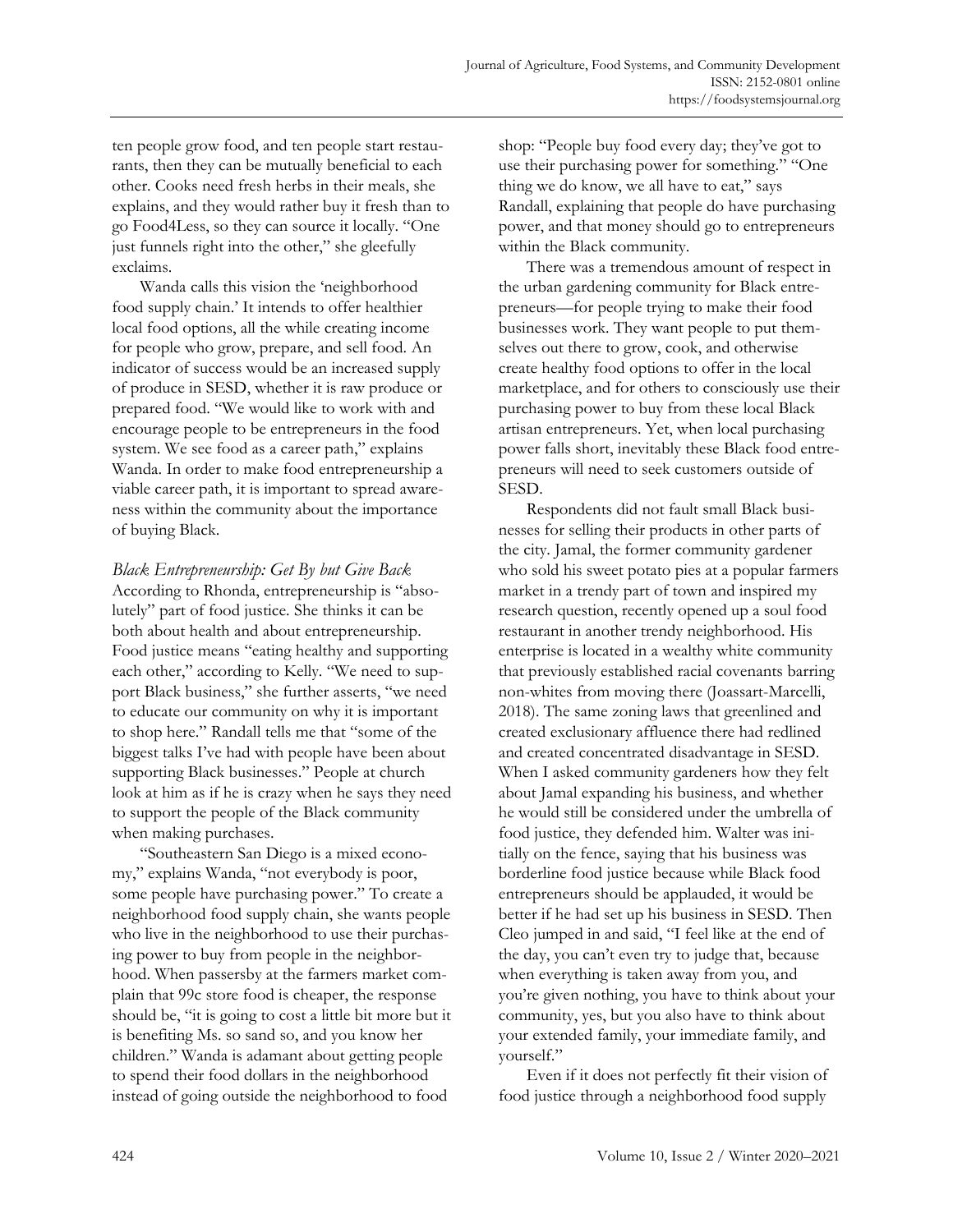chain, they support Black food entrepreneur efforts to make a living for themselves. Cleo acknowledges that opening a business in SESD might not make enough business to stay afloat: "So if you go somewhere where people are actually going to keep your business running, you are doing that for you and your family." Yet, once that business is up and running, it is important to give back to the community: "If you can go there, make a storefront there, and make enough money to know that your business is sustainable, if you do that, you have to make sure to come back."

Walter ultimately agrees with Cleo and defends Jamal because "he's here and there." Even when he was selling his product at the other farmers market, he was here selling at this farmers market too. And that, according to Walter, and also Randall and Daryl, is evidence that he supports the community: by taking the time to sell his product in a poorer area that does not have as many food options when he could be maximizing revenue by only selling in affluent areas.

With regard to Jamal selling produce grown at the garden to people outside the community through his sweet potato pie stand at the popular farmers market in midtown, Randall says, "I understand it because that's how he makes his living." Even though he seemingly violated the food justice principle of using land and resources from within a low-income neighborhood of color to grow healthy, affordable, culturally appropriate food for the people of the neighborhood, fellow community gardeners did not see it that way. They defended him for trying to make a living, and justified selling to people outside the community as necessary to fully support one's livelihood; yet what really makes a difference, according to respondents, is also supporting their community by selling products within SESD.

Daryl defends Jamal also because he continued to sell at the SESD farmers market even though he was simultaneously selling at the popular farmers market. "My thing is this: he was growing food in the garden and using our venues to sell, but if you are in the business of selling, then you are going to find other venues. I don't see any injustice." Plus, he continues, when Jamal was at the garden, if somebody were to walk by and ask for some produce, he would not hesitate to say "let me hook you up" and give it to them.

Besides selling product within SESD in addition to outside, other elements of giving back include providing jobs for people from the community and charging community members less than those from outside. "If you are going to start a business and it's not gonna be inside the community," explains Cleo, "the least you can do is hire folk who look like us, because if you are not offering the jobs to us, you are not giving back." Kelly's take is it's acceptable to sell products to people outside the community, in wealthier areas, as long as you charge them more. She thinks that it is important for people in SESD to use their money to buy from each other, yet she also thinks it is okay to sell outside the community as long as you charge people in SESD less for the same good.

Rhonda has students who are enthusiastic about starting healthy food businesses. I asked how she would get her students who want to sell their product in wealthier areas to also sell in SESD, and she responded: "You do both. We have a farmers market in this town every day of the week. Just because you go to Little Italy on Saturday doesn't mean you can't come to Southeast on Tuesday. You allow Little Italy to sustain you until Southeast builds up, until people get that education, until people understand the importance of it. You don't give up here. But you know that you have to eat, and your family has to eat. So you do go to Little Italy, you do go to Ocean Beach. You do all those places, but you still come back home."

Star, also a food entrepreneur who runs her own vegan catering business, similarly asserts that there is a delicate balance between being able to support oneself and also provide for the community. She is trying to promote herself to companies that cater lunches for their employees, so she is open to pursing business outside the community, but she would never do so completely. "I'm open to work with anybody but I mostly work in the community because that is where the need is." She is critical of people from the community who, in order to establish themselves, only cater to wealthy clientele in other areas: "To me that is somebody who is not as conscious to the lack in the community and doing things purely for a financial gain."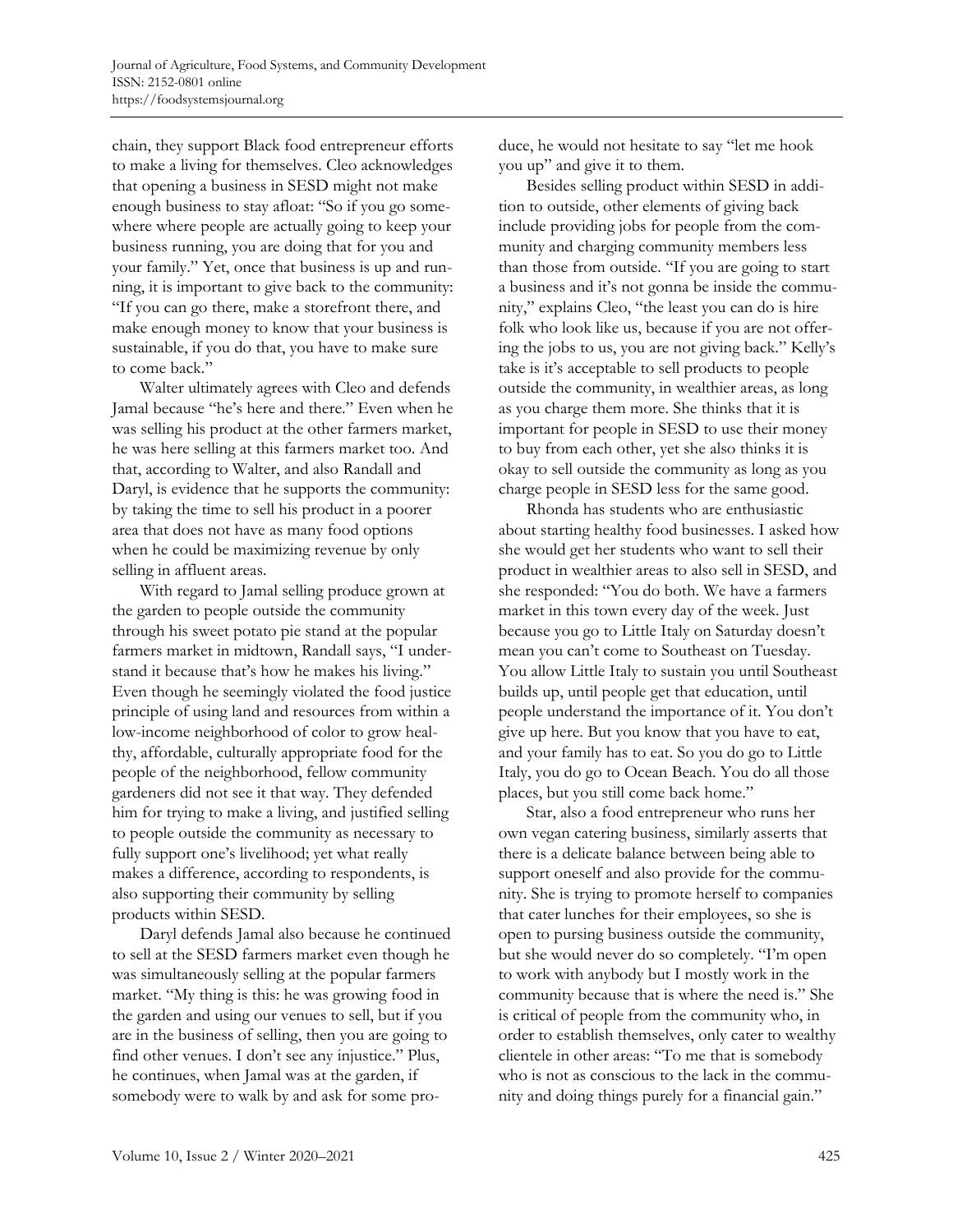She has to make a living for herself, but she is also motivated by the need to spread healthy food to her neighbors. "My business is for my community and it's also for profit," she explains, "But I don't handle my customers like I'm trying to squeeze every dime out of them, because I know these people, I know we're all in the same pot. We're all on the same level, trying to establish ourselves, being hundreds of years behind in the game."

There is a delicate balancing act when creating a local supply chain that simultaneously offers healthy food options in the community and facilitates Black entrepreneurship. Black entrepreneurs need to charge for their services, but not too much; and Black consumers need to be educated to spend a little more, to utilize their purchasing power to support Black business.

# **A Nonjudgmental Approach to Food Justice: Every Angle at Once**

Rhonda practices an anti-extremist, baby steps approach to changing one's relationship with food. "It's a lot that we have to go through," says Rhonda, "It's not as simple as here's some kale. You have to go through a whole undoing." They have been conditioned to eat a certain way because that is what is available to them, and that is how they grew up eating. So unlearning what is cultural and what is tradition and then re-learning a new way of eating takes time. It is a gradual process and will not happen overnight: "There are levels to this. You have to start somewhere. You have to crawl before you walk."

I asked Rhonda to suppose that someone from the community eats Church's Chicken every day and does not otherwise get fresh fruits and vegetables in their diet; is it a win for the food justice movement if they go to Food4Less and starts eating salad, albeit a pre-packaged salad, not a salad made from the tomatoes and basil sold at the farmers market where we were standing. She said it was definitely a win: "Any time that you are showing progress, that you are going away from the Church's Chicken, then that's a start. Then we get you from over there [at the Food4Less] and we get you across the street here [at the farmers market], and that's another win, and then we get you to growing your own, and that's another." Any step in the right direction is a win, according to Rhonda, even if residents are not preparing meals from scratch from produce they grew themselves. Eating vegetables from a big box grocery store is better than not eating any vegetables at all. "It's progress. That's what I see as a win, because that extreme stuff is not sustainable."

Rhonda practices a nonjudgmental approach to food justice, because "people don't know what they don't know. You don't necessarily know that you need justice if it seems normal to you that you have a Jack in the Box on every corner." Although Village Produce gardeners are critical of the food swamp layout of their neighborhood, inundated with fast food restaurants and liquor stores, they do not judge their neighbors for eating at Jack in the Box; in fact, director and market manager Wanda regularly shows up at the farmers market with a Jack in the Box cup to keep herself hydrated. She asks passersby if they sell fried okra there and says in a relatable way, "I gotta check that out." For these food justice advocates, it is not about intimidating others with their foodie ethic, but meeting others where they are.

For Wanda, meeting others where they are could be as easy as if every fast food establishment were to put one vegetable on their menu: "You can put broccoli on anything. You can put broccoli on french fries with cheese." That would make progress in the right direction; it would increase the accessibility of vegetables in the area, even if vegetables are being accessed through a fast food restaurant rather than a farmers market or Black food enterprise. The approach to food justice in SESD is to come at it from every angle: get residents to eat more vegetables even if they are not grown locally and do not support Black food entrepreneurs, and simultaneously support Black food entrepreneurs even if the food is not sold locally and instead taps into a wealthier consumer base.

The dual goals of the movement might not be resolvable through the singular method of selling produce straight from the garden through a farmers market, but the same organization can work towards both goals simultaneously through different means. A variety of tactics can stimulate demand for vegetables: marketing taste not health, dispelling myths that a Black diet is a meat-based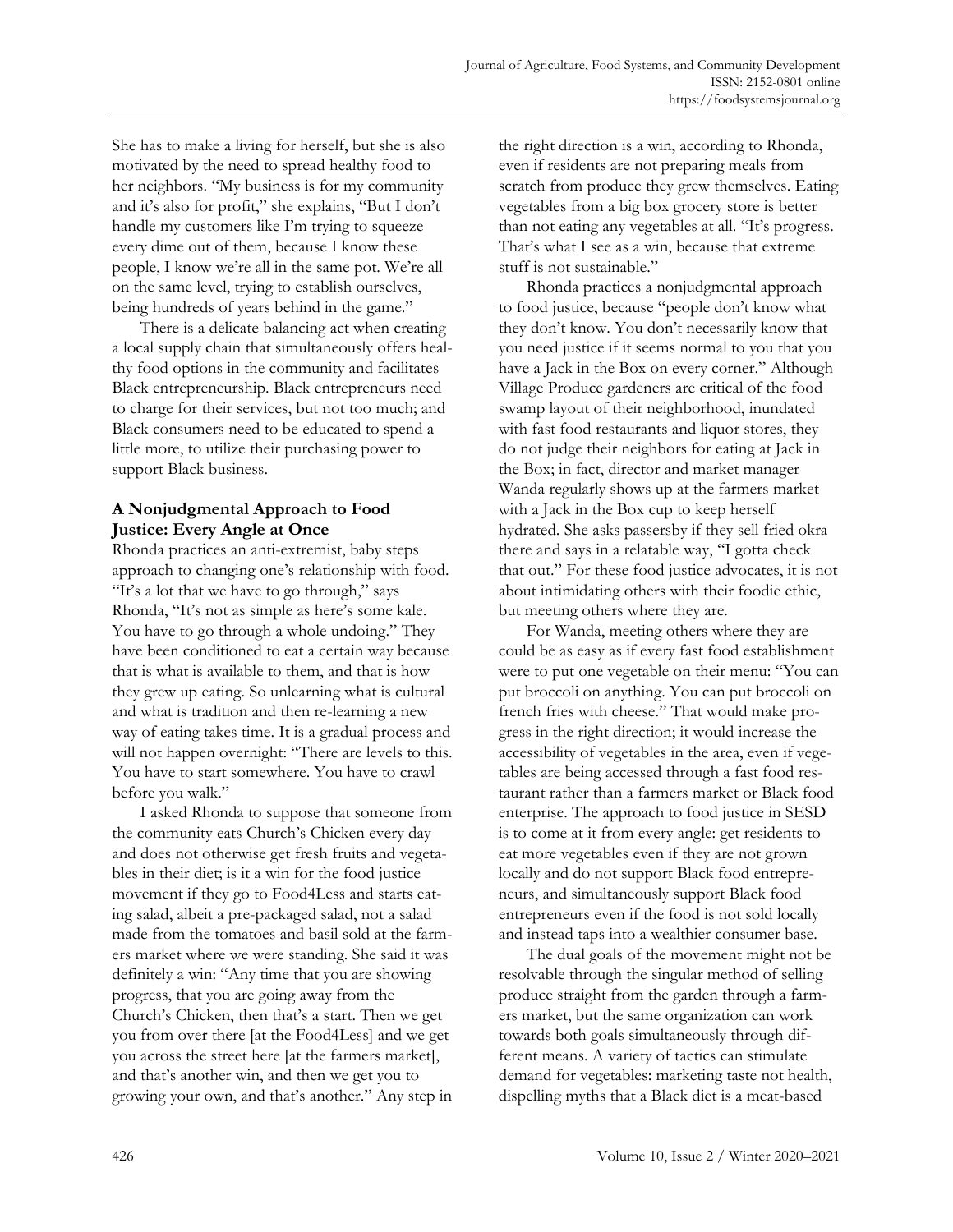diet, offering prepared dishes rather than raw produce, and spreading awareness of the importance of supporting Black businesses. Meanwhile, another set of tactics can stimulate livelihood security for Black food entrepreneurs at different stages of the food chain through tapping into larger markets while still offering their goods to the community.

In this two-pronged approach, one end can generate revenue that supports Black food entrepreneurs even if food is not consumed within the community; at the other end, if those with processed meat-based diets start to integrate more vegetables—even if it is prepared food, not raw produce, and even if they get it from a supermarket not a farmers market—it is better than nothing. A prevailing discourse among these health-conscious community gardeners is that you have to meet people where they are and allow them to move at their own pace. As long as people are taking small steps to improve their relationship with fresh produce, it is progress. As long as Black livelihoods are being supported, even if they sell outside the community, it is progress. They are working towards both goals at once, but not necessarily in the same transaction. It is not about prioritizing one goal over another; it is about touching all angles at once.

## **Conclusion**

There are two key goals of the food justice movement in Southeastern San Diego: to increase the availability of nutritious food options in the neighborhood that improve health, and to support the livelihoods of people from the community through Black food entrepreneurship. This paper set out to explore how food justice advocates reconcile the tension between improving the health of community members and supporting the livelihoods of Black entrepreneurs trying to establish themselves.

These health-conscious community leaders recognize the constraints holding people back from buying, preparing, and eating more vegetables. Rather than relying solely on the strategy of selling fresh produce straight from the garden to lowincome community members, they are working towards developing a neighborhood food supply chain, wherein urban gardeners supply Black food entrepreneurs with raw produce to create nutritious, culturally appropriate meals. Traditional

dishes are re-made with less meat and more vegetables, in an effort to simultaneously support the health and livelihood of community members.

Yet, towards the goal of improving health, it is a win if community members start eating more vegetables, even if they are not purchased from Black food vendors. And, towards the goal of supporting livelihoods, it is a win if Black food entrepreneurs make a living for themselves, even if that necessitates selling outside of the community. Any step toward improving Black livelihoods through food entrepreneurship, even if they cater to affluent customers in historically white neighborhoods, and any step toward promoting health through spreading vegetables, even if it is fried okra from Jack in the Box, is a step in the right direction. These urban gardeners promote a nonjudgmental, anti-elitist food ethic that aims to meet people where they are rather than intimidating them by insisting that meals should be prepared by oneself from scratch with seasonal produce straight from the garden.

The food justice movement has been critiqued for being educational and entrepreneurial, yet these are key to urban community gardeners in SESD's food ethos. Only, rather than aspiring to educate the surrounding community about nutrition, they seek to spread awareness that vegetables taste good and that plant-based diets are part of their African heritage. The educational component is not that vegetables are good for you, but rather that vegetables are Black. Their vision of food justice is market-based—connecting growers to prepared food vendors to consumers through a neighborhood supply chain—but this entrepreneurial spirit is rooted in Black entrepreneurship and making consumer-based change not just through buying local, but buying Black.

The alternative food movement has long been considered white and exclusionary. Food justice is oriented toward racial and economic justice, yet "even those more race-conscious projects tend to get coded as white" (Guthman, 2011b, p. 275). The association between local organic produce and whiteness is so strong that even when efforts are made to distribute affordable, culturally appropriate food in low-income communities of color, it is perceived by the community as a "missionary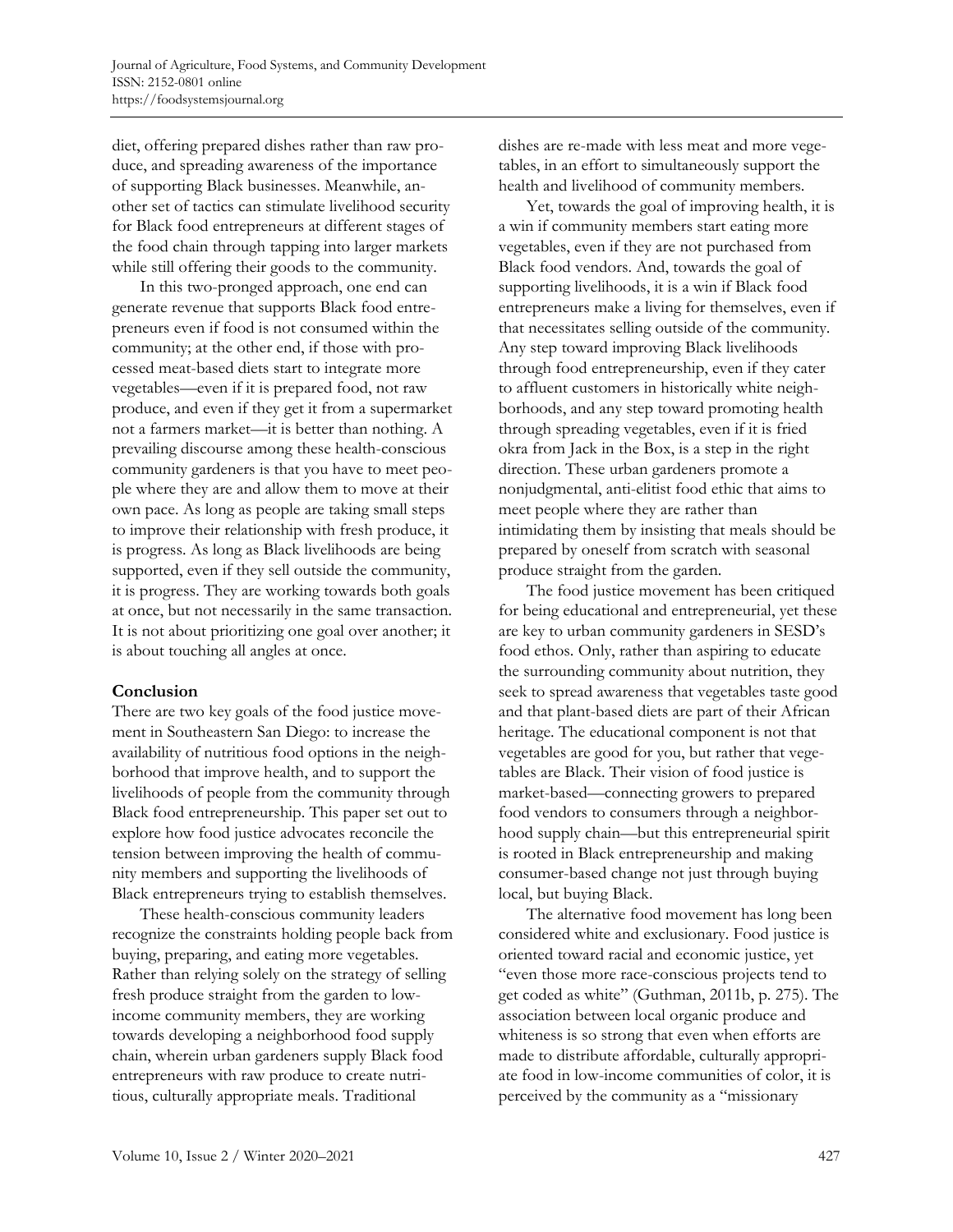impulse" to spread white cultural norms. The gardeners in SESD are aware of this connotation, so rather than trying to increase vegetable consumption through a discourse of "health," they aim to spread awareness that eating a plant-based diet is part of their African heritage: that eating more vegetables and less meat is not eating "white."

In breaking this association between healthy food and whiteness, and between Black culture and meat, gardeners know it has to be done in a delicate way. They do not want to come across as too preachy or off-putting. This demonstrates the "importance of a less messianic approach to food politics" (Guthman, 2011b, p. 264). The nonjudgmental food ethic of gardeners in SESD knows that changing eating habits is a gradual process that takes time, and steps. Realistically, neighborhood residents are not going to drop fast food and prepare all their meals from scratch from produce sold at the farmers market overnight. So, to meet residents where they are, Village Produce is transitioning from a farmers market model to a neighborhood food supply chain that offers more prepared food options.

These findings support the arguments made by Bradley and Galt (2014) in their work on food justice in the Bay Area. An important critique of food justice, they assert, is that it "often follows the mainstream food movement's lead, promoting certain ways of eating, usually centered around fresh and organic produce, in ways that are exclusionary" (2014, p. 174). Food justice activists in SESD are mindful of this, and work to spread healthier food options without the elitist component. Dig Deep, the organization that Bradley and Galt have studied, also attempts to counteract the valuation of certain foods as good and moral. "Dig Deep avoids imposing values about food on its crew members" (p. 178), who mostly subsist on fast food and soda, because "Eating cannot and should not be reduced to a simple binary of acceptable and unacceptable" (p. 182). According to Bradley and Galt, food

justice practitioners should be more open, flexible, and anti-essentialist when it comes to food.

Not only do the food justice activists in their case study practice a nonjudgmental food ethic, but they also tap into high-end markets to bring revenue into their community: "Dig Deep is not waiting for a corporation or government to bring these jobs, but is instead trying to grow them itself, in part by accumulating capital from sales in highend markets" (Bradley & Galt, 2014, p. 179). Bradley and Galt refer to this as the organization's "double logic" and "selective engagement with foodie logics" (p. 177). However, while food justice activists at Dig Deep partially and strategically engage with "foodie logics" that "stress the connection between diet and health" in order to generate revenue (p. 178), Village Produce's director and community gardeners are genuinely driven by the connection between diet and health. They wholeheartedly believe in food as medicine and are distraught that meat-based diets are wrecking the health of their loved ones. While Dig Deep is oriented toward job creation and economic development first and foremost, Village Produce attempts to combine the two by increasing vegetable consumption in the area while also promoting Black food entrepreneurs.

Increasing consumption of vegetables and increasing economic development in the area can happen simultaneously by using this multipronged approach that moves beyond the direct purchase of fresh fruits and vegetables model. Part of this strategy is supporting Black food businesses, and part of it is sneaking more vegetables into people's diets. Eventually, these two will hopefully marry harmoniously, with residents using their purchasing power, however limited, to buy vegetable-forward soul food from Black food vendors. In the meantime, however, any step toward increasing vegetable consumption and toward supporting Black livelihoods is progress toward achieving racial justice in a historically Black neighborhood.

## **References**

Agyeman, J., & McEntee, J. (2014). Moving the field of food justice forward through the lens of urban political economy. *Geography Compass, 8*(3), 211–220. https://doi.org/10.1111/gec3.12122

Alkon, A. H. (2012). *Black, white, and green: Farmers markets, race, and the green economy*. Athens: Georgia University Press.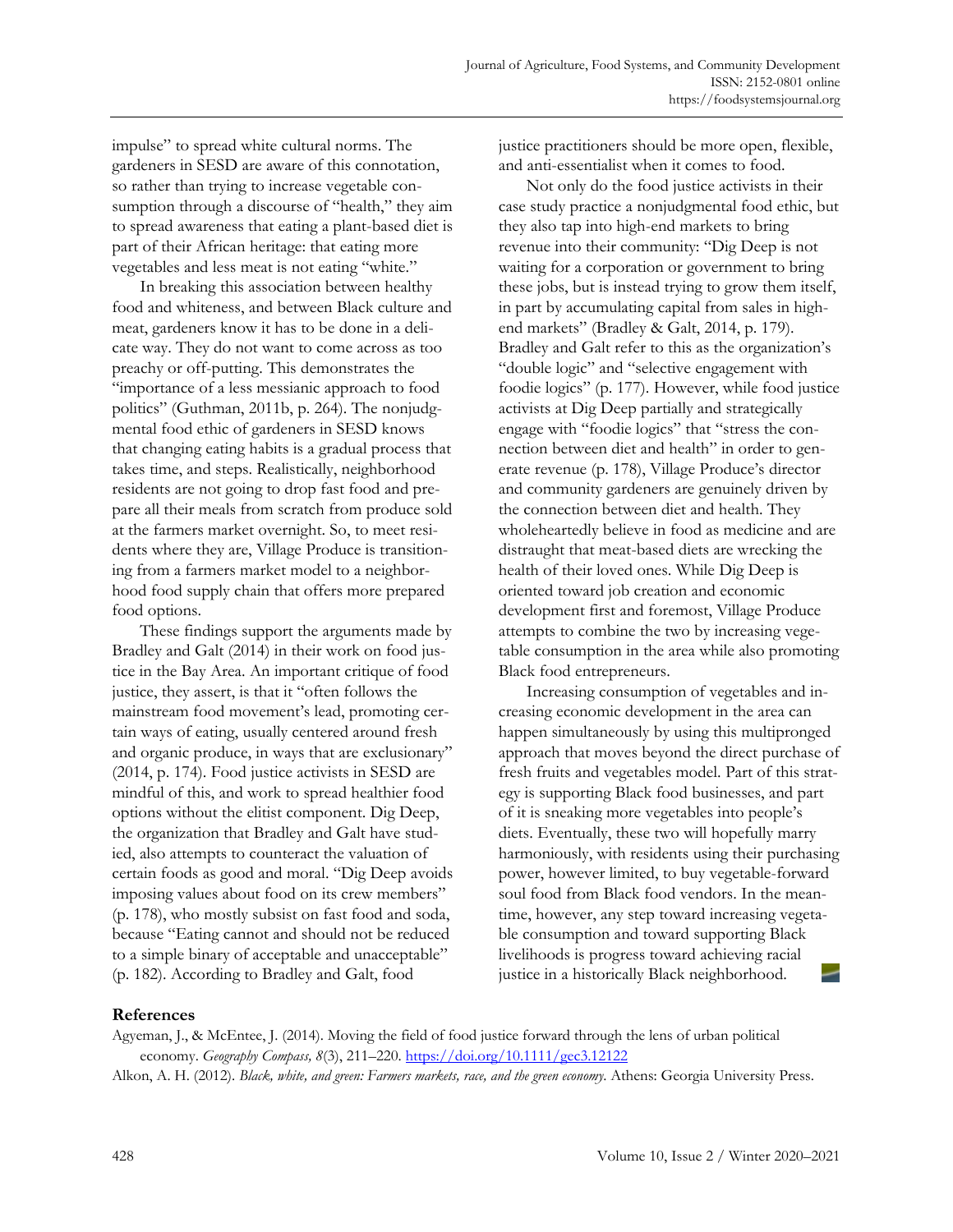- Alkon, A. H., & Agyeman, J. (Eds.) (2011). *Cultivating food justice: Race, class, and sustainability.* Cambridge, MA: MIT Press. https://doi.org/10.7551/mitpress/8922.001.0001
- Alkon, A. H., & Guthman, J. (2017). Introduction. In A. H. Alkon & J. Guthman (Eds.), *The new food activism: Opposition, cooperation, and collective action* (pp. 1–27). Oakland: University of California Press. https://doi.org/10.1525/california/9780520292130.001.0001
- Alkon, A. H., & Norgaard, K. M. (2009). Breaking the food chains: An investigation of food activism. *Sociological Inquiry, 79*(3), 289–305. https://doi.org/10.1111/j.1475-682X.2009.00291.x
- Alkon, A. H., Cadji, Y. J., & Moore, F. (2019). Subverting the new narrative: Food, gentrification and resistance in Oakland, California. *Agriculture and Human Values, 36*(4), 793–804. https://doi.org/10.1007/s10460-019-09954-x
- Bradley, K., & Galt, R. E. (2014). Practicing food justice at Dig Deep Farms & Produce, East Bay Area, California: Selfdetermination as a guiding value and intersections with foodie logics. *Local Environment, 19*(2), 172–186. https://doi.org/10.1080/13549839.2013.790350
- Bradley, K., & Herrera, H. (2016). Decolonizing food justice: Naming, resisting, and researching colonizing forces in the movement. *Antipode, 48*(1), 97–114. https://doi.org/10.1111/anti.12165
- Broad, G. M. (2016). *More than just food: Food justice and community change.* Oakland: University of California Press. https://doi.org/10.1525/9780520962569
- Cadieux, K. V., & Slocum, R. (2015). What does it mean to *do* food justice? *Journal of Political Ecology, 22*(1), 1–26. https://doi.org/10.2458/v22i1.21076
- Gottlieb, R., & Joshi, A. (2013). *Food justice*. Cambridge, MA: MIT Press.
- Guthman, J. (2011a). *Weighing in: Obesity, food justice, and the limits of capitalism.* Oakland: University of California Press. https://doi.org/10.1525/9780520949751
- Guthman, J. (2011b). 'If they only knew': The unbearable whiteness of alternative food. In A. H. Alkon & J. Agyeman (Eds.), *Cultivating food justice: Race, class, and sustainability* (pp. 263-281). Cambridge, MA: MIT Press.
- Guthman, J. (2014). Doing justice to bodies? Reflections on food justice, race, and biology. *Antipode, 46*(5), 1153–1171. https://doi.org/10.1111/j.1467-8330.2012.01017.x
- Joassart-Marcelli, P. (2018). Part 1: Historical background and current needs. *The good food district: Report on needs, resources, priorities, and impacts.* San Diego, CA: Project New Village, San Diego State University. https://fep.sdsu.edu/Docs/Report\_V3.pdf
- Lindemann, J. (2019). Gardens and green spaces: Placemaking and Black entrepreneurialism in Cleveland, Ohio. *Agriculture and Human Values, 36*(4), 867–878. https://doi.org/10.1007/s10460-019-09947-w
- Markowitz, L. (2008). Produce(ing) equity: Creating fresh markets in a food desert. In G. De Neue, L. Peter, J. Pratt, & D. C. Wood (Eds.) *Hidden hands in the market: Ethnographies of fair trade, ethical consumption, and corporate social responsibility* (pp. 195–211). Bingley, UK: Emerald Group. [https://doi.org/10.1016/S0190-1281\(08\)28009-1](https://doi.org/10.1016/S0190-1281(08)28009-1)
- Markowitz, L. (2010). Expanding access and alternatives: Building farmers' markets in low-income communities. *Food and foodways: Explorations in the history and culture of human nourishment, 18*(1–2), 66–80. https://doi.org/10.1080/07409711003708512
- McClintock, N. (2014). Radical, reformist, and garden-variety neoliberal: Coming to terms with urban agriculture's contradictions. *Local Environmental, 19*(2), 147–171. https://doi.org/10.1080/13549839.2012.752797
- Minkoff-Zern, L.-A. (2014). Hunger amidst plenty: Farmworker food insecurity and coping strategies in California. *Local Environment: The International Journal of Justice and Sustainability*, *19*(2), 204–219. https://doi.org/10.1080/13549839.2012.729568
- Myers, J. S., & Sbicca, J. (2015). Bridging good food and good jobs: From secession to confrontation within alternative food movement politics. *Geoforum, 61*(1), 17–26. http://dx.doi.org/10.1016/j.geoforum.2015.02.003
- Pendergrast, T. L., Smith II, B. J., Liebert, J. A., & Benzer Kerr, R. (2019). Introduction to the symposium: Rethinking food system transformation—food sovereignty, agroecology, food justice, community action and scholarship. *Agriculture and Human Values, 36*(4), 819–823. https://doi.org/10.1007/s10460-019-09952-z
- Rodman, S. O., Palmer, A. M., Zachary, D. A., Hopkins, L. C., & Surkan, P. J. (2014). 'They just say organic food is healthier': Perceptions of healthy food among supermarket shoppers in Southwest Baltimore. *Journal of Culture & Agriculture, 36*(2), 83–92. https://doi.org/10.1111/cuag.12036